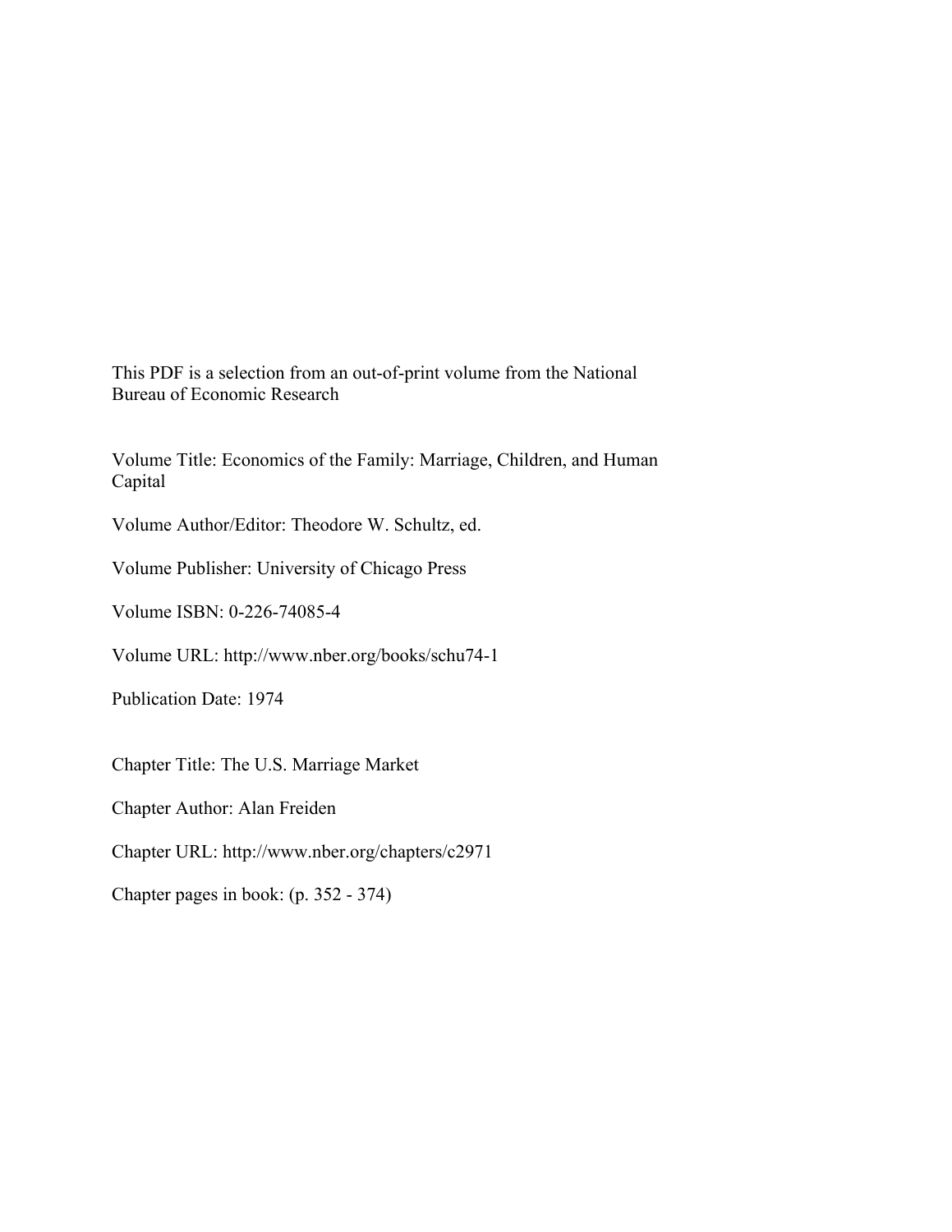# The U.S. Marriage Market

# Alan Freiden

Virginia Polytechnic Institute and State University

# I. Introduction

The empirical implementation of theoretical contributions in the social sciences usually rests on variables defined and measured by persons other than the theorist. Such is the case with the theory of marriage. For the United States, the only relevant demographic quantity measured with accuracy is two-person, male-female legal marriage. Thus, my decision to study legal marriage was imposed by the Bureau of the Census and the inherent difficulties of measuring other forms of communal living. This does not seem to be restrictive for the United States, where consensual marriage is often a prelude to legal marriage, but it may be important in countries such as those in Latin America, where legal and other social institutions (i.e., divorce laws) differ. $<sup>1</sup>$ </sup>

That a model of marriage based on rational choice has substantial explanatory power is demonstrated in this study. Three factors—the ratio of the sexes, the potential returns to marriage, and the cost of divorce explain many of the areal differences in marital behavior in the United States. It is also evident that the marriage market has important indirect effects on the reproduction rate.

# II. The Marriage Market

People decide to marry when they expect to enjoy some flow of "real" income, denoted by Z, which is greater than that which they could receive

<sup>1</sup> For an analysis of the three forms of marriage recognized in Brazil, see Kogut (1972). Cheung (1972) has described the structure of property rights within marriage in China.

I thank Gary Becker, H. Gregg Lewis, Marc Nerlove, Margaret Reid, T. W. Schultz, and T. Dudley Wallace for their many helpful suggestions, not all of which have been incorporated in this paper. I, of course, am solely responsible for any errors. The work for this paper was financed in part by grants to the University of Chicago from the National Institutes of Mental Health and the Rockefeller Foundation.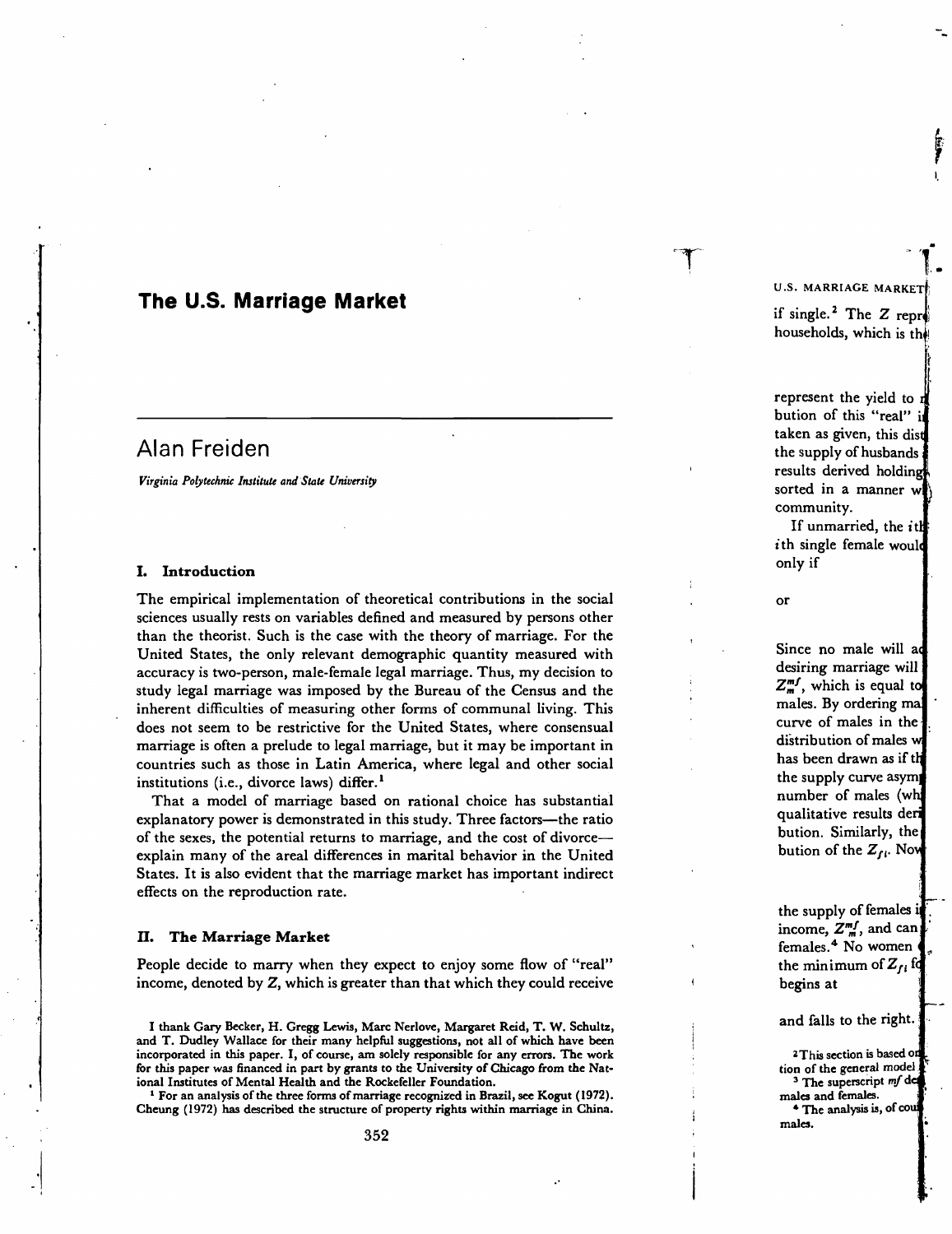if single.<sup>2</sup> The  $Z$  represents an abstract commodity, produced within households, which is the true source of personal satisfaction. Let

$$
Z^{mf} = Z_m^{mf} + Z_f^{mf}
$$

represent the yield to marriage, where the right-hand side is the distribution of this "real" income between the married partners. With  $Z^{mf}$ taken as given, this distribution of married real income is determined by the supply of husbands and wives to the marriage market. The qualitative results derived holding  $Z^{mf}$  constant are not altered when couples are sorted in a manner which optimizes the total output of  $Z$  within the community.

If unmarried, the *i*th male would obtain the real income  $Z_{mi}$  and the ith single female would obtain  $Z_{fi}$ . Either would prefer marriage if and only if  $Z_{mi} \leq Z_{m}^{mf}$ 

or

$$
\mathcal{L}_{mi} \leq \mathcal{L}_m^m
$$
  

$$
Z_{fi} \leq Z_m^f.
$$

Since no male will accept less than his single income, the first male desiring marriage will be forthcoming at some level of married income,  $Z_{m}^{mf}$ , which is equal to the minimum single income,  $Z_{mi}$ , taken over all males. By ordering males with respect to their single incomes, the supply curve of males in the marriage market is equivalent to the cumulative distribution of males with respect to the  $Z_{mi}$ . In figure 1, this distribution has been drawn as if the maximum single income were undefined, that is, the supply curve asymptotically approaches the boundary set by the total number of males (which initially equals the number of females). The qualitative results derived here do not depend on this particular distribution. Similarly, the supply curve of females is the cumulative distribution of the  $Z_{fi}$ . Now, since

$$
Z^{m}f = Z^{m}f - Z^{m}f_{m},
$$

the supply of females is a negatively inclined function of the male marital income,  $Z_{m}^{m}$ , and can be viewed as the derived demand for husbands by females.<sup>4</sup> No women can be found who would offer more than  $Z^{mf}$  less the minimum of  $Z_{fi}$  for a husband, so the supply-of-potential-wives curve begins at

$$
Z^{mf} - Z_{fi} \, (\min)
$$

and falls to the right.

2This section is based on Part I of Becker's paper in this volume. For another application of the general model see Keeley (1974).

<sup>3</sup> The superscript  $mf$  denotes a married couple. The subscripts  $m$  and  $f$  refer to single males and females.

'The analysis is, of course, perfectly symmetrical for the derived demand for wives by males.

.,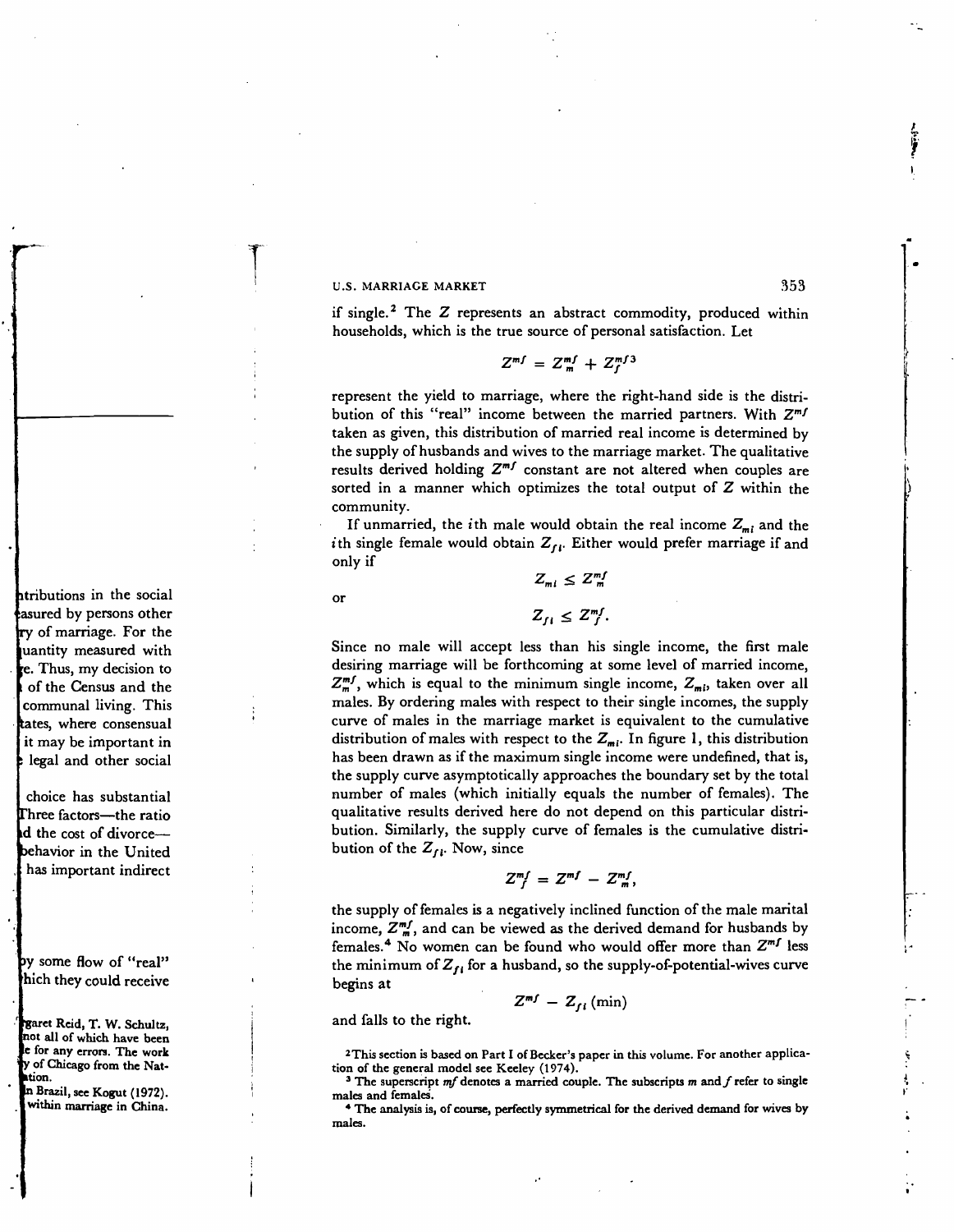

Fio. 1.—The marriage market

The intersection,  $e$ , of the supply curves in figure 1 gives the number of men and women marrying as well as the distribution of income within marriage. The proportion of females married will be  $N^m\hspace{-3pt}/\!/ N_f,$  and their real income will be  $Z^{mf}_{f} = Z^{mf} - Z^{mf}_{m}$ .

Now, consider an increase in the number of men to  $N'_m$ . This will shift the equilibrium to e', raising the real income of married women to

$$
Z^{mf'} = Z^{mf} - Z^{mf'}_{m} > Z^{mf}_{f} = Z^{mf} - Z^{mf}_{m}.
$$

This increase is not directly observable, but the coincident increase in the number of females married, from  $N^m f$  to  $N^m f'$ , will raise the proportion of women married to

$$
\frac{N^{mf'}}{N_f} > \frac{N^{mf}}{N_f}.
$$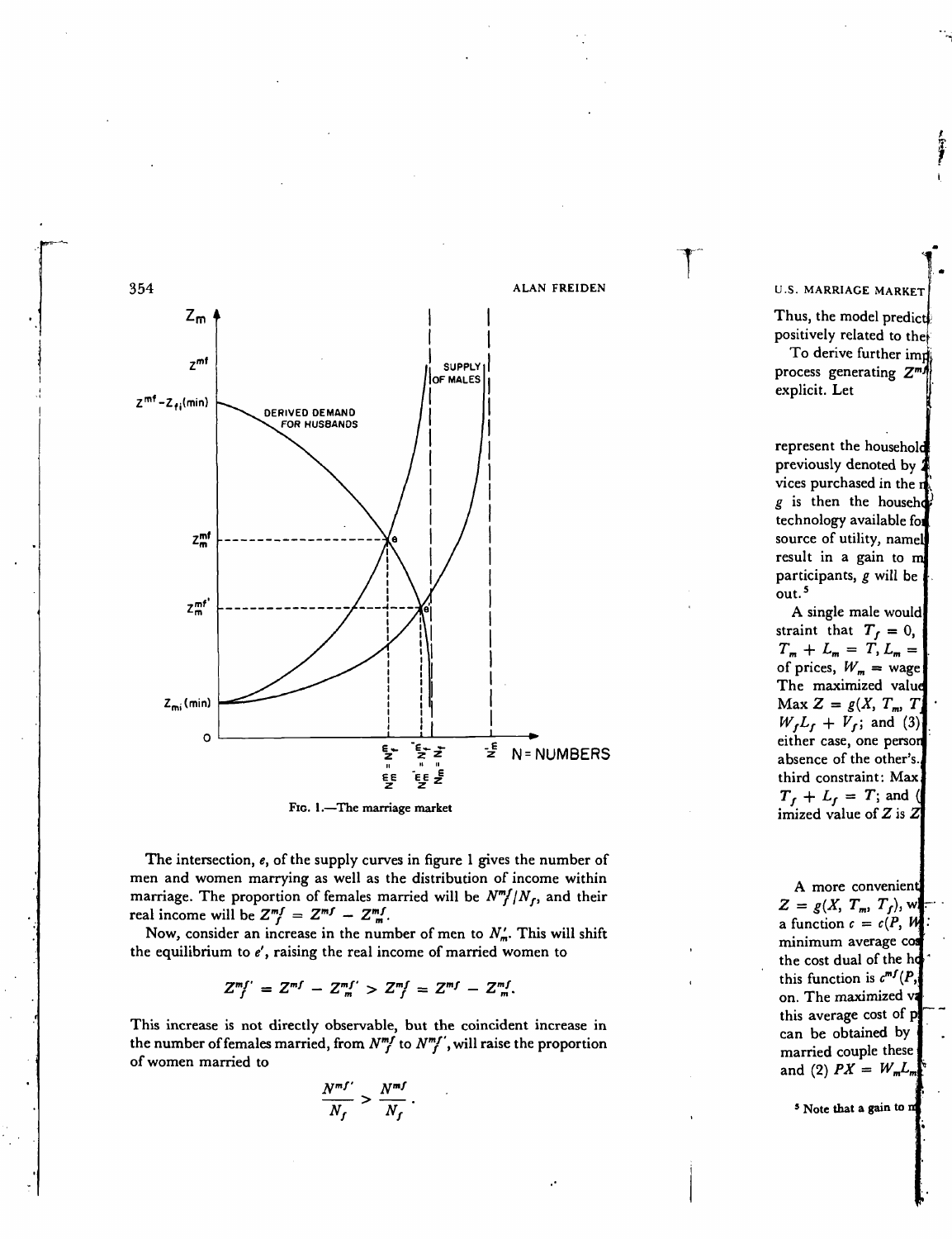### U.S. MARRIAGE MARKET 355

<sup>I</sup> Thus, the model predicts that the proportion of women married should be positively related to the ratio of men to women.

To derive further implications, the nature of the household production process generating  $Z^{mf}$  (and the single real incomes) must be made explicit. Let

$$
Z = g(X, T_m, T_f)
$$

represent the household production function for the flows of real income previously denoted by  $Z^{mf}$ ,  $Z_m$ , and  $Z_f$ . The X represents goods and services purchased in the market,  $T_m$  is male time, and  $T_f$ , female time. The g is then the household production function which summarizes the technology available for converting market goods and time into the actual source of utility, namely, Z. As increasing returns to scale would always result in a gain to marriage regardless of the number or sex of the participants, g will be a function such that economies of scale are ruled<br>out.<sup>5</sup>  $\mathbf{u}$  out.<sup>5</sup>

<sup>I</sup> <sup>A</sup> single male would maximize his production of Z subject to the con straint that  $T_f = 0$ , that is, Max  $Z = g(X, T_m, T_f)$ , subject to (1)  $T_m + L_m = T$ ,  $L_m$  = market work; (2)  $PX = W_m L_m + V_m$ ,  $P = \text{index}$ of prices,  $W_m$  = wage rate,  $V_m$  = nonmarket income; and (3)  $T_f = 0$ . The maximized value of Z is  $Z_m$ . Similarly, a single female would Max  $Z = g(X, T_m, T_f)$ , subject to (1)  $T_f + L_f = T$ ; (2)  $PX =$ participants, g will be a function such that economies of scale are ruled<br>out.<sup>5</sup><br>A single male would maximize his production of Z subject to the con-<br>straint that  $T_f = 0$ , that is, Max  $Z = g(X, T_m, T_f)$ , subject to (1)<br> $T_m + L$  $W<sub>f</sub>L<sub>f</sub> + V<sub>f</sub>$ ; and (3)  $T<sub>m</sub> = 0$ . The maximized value of Z is  $Z<sub>f</sub>$ . In either case, one person must substitute his own time to make up for the absence of the other's. A married couple would maximize  $Z$  without the third constraint: Max  $Z = g(X, T_m, T_f)$ , subject to (1)  $T_m + L_m = T$ ,  $T_f + L_f = T$ ; and (2)  $PX = W_m L_m + W_f L_f + V_m + V_f$ . The maximized value of Z is  $Z^{mf}$ . The gain to marriage is then

$$
G=Z^{mf}-(Z_m+Z_f).
$$

A more convenient form of this expression is obtained as follows. If  $Z = g(X, T_m, T_f)$ , where g is a function of factor inputs, then there exists a function  $c = c(P, W_m, W_f)$ , a function of factor prices, which gives the minimum average cost of producing units of Z in the household (this is the cost dual of the household production function). For married couples this function is  $c^{mf}(P, W_m, W_f)$ ; for single males it is  $c_m(P, W_m)$ ; and so on. The maximized value of  $Z$  is then total resources available divided by this average cost of production. Resources available, called full income, can be obtained by combining the time and goods constraints. For a married couple these constraints are (1)  $T_m + L_m = T$ ,  $T_f + L_f = T$ , and (2)  $PX = W_m L_m + W_f L_f + V_m + V_f$ .

<sup>5</sup> Note that a gain to marriage is not ruled out by decreasing returns to scale.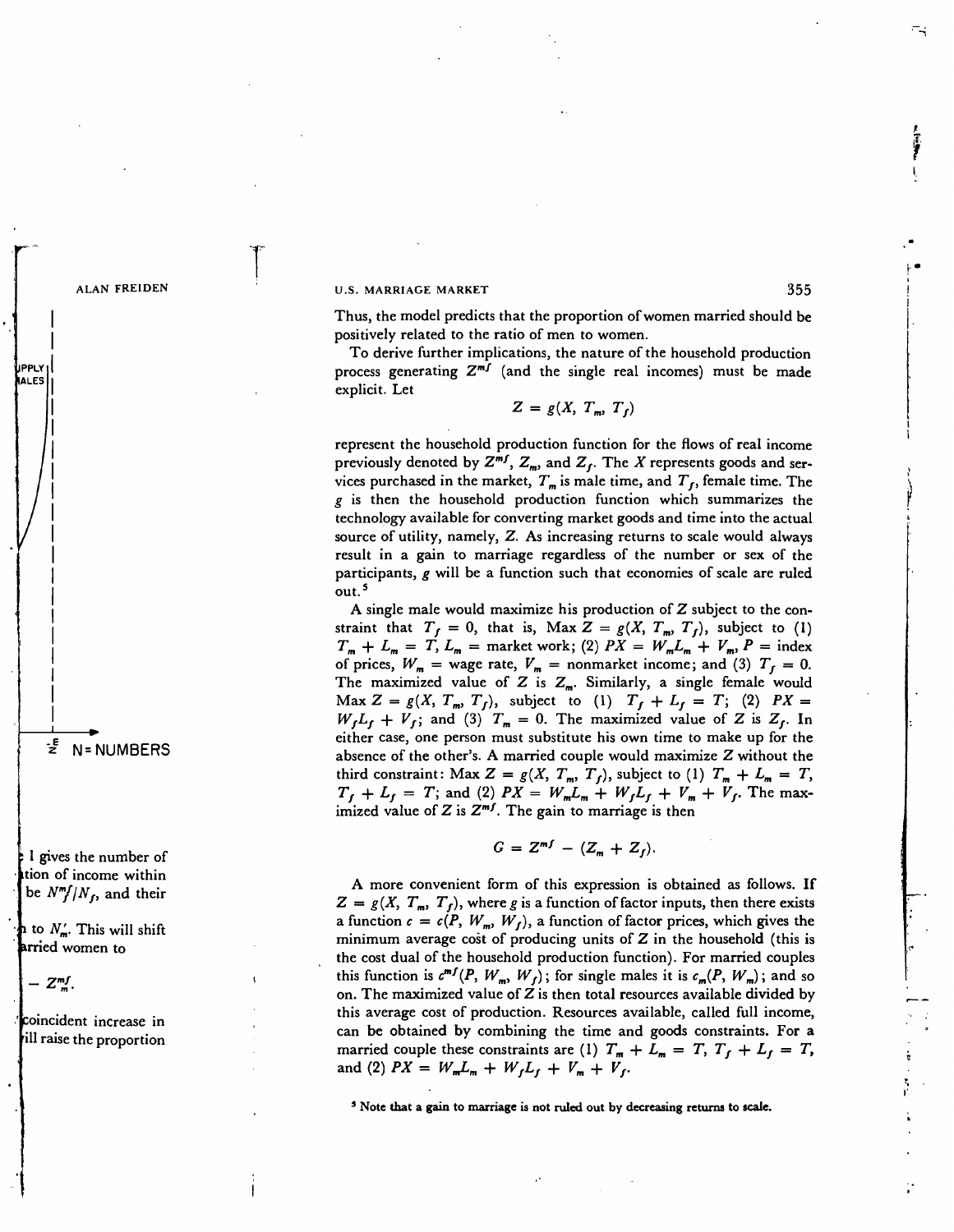Let

$$
L_m = T - T_m \quad \text{and} \quad L_f = T - T_f,
$$

then

$$
PX = W_m(T - T_m) + W_f(T - T_f) + V_m + V_f, \text{ or}
$$
  

$$
PX + W_m T_m + W_f T_f = (W_m + W_f)T + V_m + V_f.
$$

The left-hand side is the total monetary equivalent of time and marketgoods expenditures, while the right-hand side is full income. Thus,

$$
G = \frac{(W_m + W_f)T + V_m + V_f}{c^{m}P(H, W_m, W_f)} - \left[\frac{W_mT + V_m}{c_m(P, W_m)} + \frac{W_f T + V_f}{c_f(P, W_f)}\right].
$$

By totally differentiating G, further implications of the model may be derived. 6

First, consider the wage rates. If

$$
W_m = W_f,
$$
  
\n
$$
MP_m = \frac{\partial Z}{\partial T_m} = MP_f = \frac{\partial Z}{\partial T_f},
$$
 and  
\n
$$
V_m = V_f,
$$
 then  
\n
$$
Z_m + Z_f = 2Z = Z^{mf}.
$$

This means that if male and female time are perfect substitutes in both household and market production, there is no gain from marriage. However, in all other cases  $Z^{mf}$  will exceed the combined single incomes. Note that the marginal products must be equal throughout the range of inputs and not just at a point. In particular, the combined gain would be greater the larger the difference between  $W_m$  and  $W_f$ . If, as is usually the case,  $W_m > W_f$ , then the husband will specialize in market production while the wife concentrates her time in the home. Therefore, the gains from marriage and the proportion of females married should be positively related to the relative wage rate,  $W_m/W_f$ . However, the effect of equal proportionate increases in the male and female wage rates is ambiguous. On the one hand, there is a positive income effect associated with the rise in full income. But on the other hand, there is a negative cost-of-production effect due to the elasticity of the cost dual of the household production function with respect to the wage rates. If this elasticity is sufficiently large (in absolute value), the net effect of equiproportionate increases in male and female wages may be negative. Note that equal percentage increases in the nonlabor incomes  $V_m$  and  $V_f$  do not generate a negative cost-ofproduction effect, so the gains to marriage are expected to rise with such a change.

<sup>6</sup> This approach is equivalent to a comparative statics analysis of the market-supply curves, since an increase in the gain to marriage shifts both curves to the right in figure 1.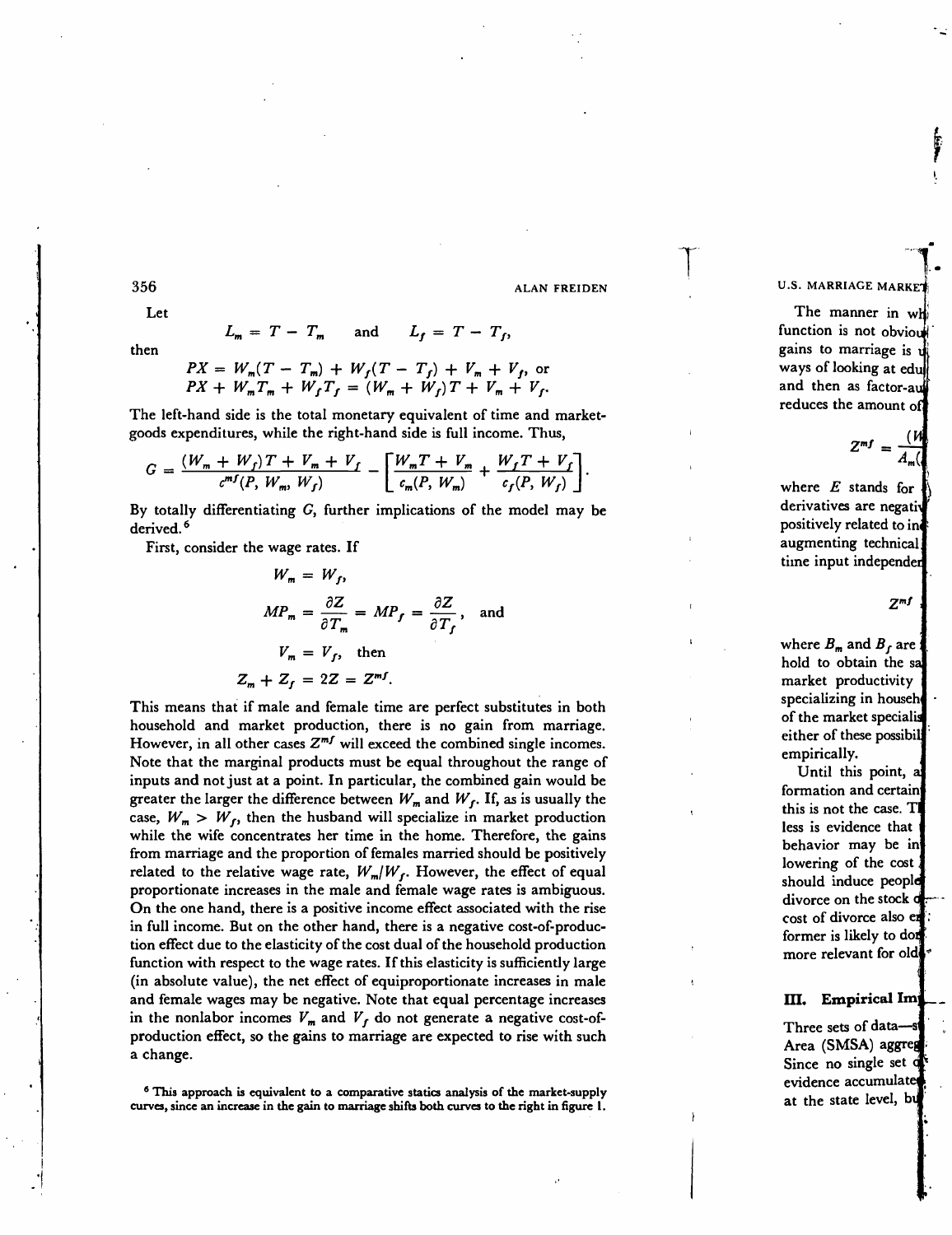The manner in which education affects the household production function is not obvious, so the prediction of this factor's effects on the gains to marriage is unclear. For example, consider the following two ways of looking at education: first as factor-neutral technological change and then as factor-augmenting. In the first case, education uniformly reduces the amount of each input required to produce units of  $Z$ , that is,

$$
Z^{mf} = \frac{(W_m + W_f)T + V_m + V_f}{A_m(E_m)A_f(E_f)c^{mf}(P, W_m, W_f)},
$$
 and so on,

where  $E$  stands for education and the  $A$ 's are functions whose first derivatives are negative. It can be shown that the gain to marriage is positively related to increases in education in this case. If treated as factoraugmenting technical change, education improves the efficiency of the time input independently, that is,

$$
Z^{mf} = \frac{(W_m + W_f)T + V_m + V_f}{c^{mf}[P, B_m(E_m)W_m, B_f(E_f)W_f]},
$$

where  $B_m$  and  $B_f$  are functions similar to the A's. Special conditions must hold to obtain the same results as above. If education raises the nonmarket productivity relative to the market productivity of the mate specializing in household production, or the relative market productivity of the market specialist, then it increases the gains to marriage. However, either of these possibilities may prove difficult or impossible to distinguish empirically.

U.S. MARRIAGE MARKET<br>
The manner in which education affects the household producing<br>
function is not obvious, so the prediction of this factor's effects on the<br>
gains to marriage is unclear. For example, consider the foll Until this point, an implicit assumption was made that perfect information and certainty held for persons in the marriage market. Clearly, this is not the case. The high divorce rate of persons married 2 years or less is evidence that uncertainty plays an important role. This divorce behavior may be interpreted as the correction of mistakes. Then a lowering of the cost of correcting a mistake (the difficulty of divorce) should induce people to marry more readily. The effect of the cost of divorce on the stock of marriages, however, is uncertain since a fall in the cost of divorce also encourages the dissolution of existing marriages. The former is likely to dominate the behavior of the young, while the latter is more relevant for older couples. A. MARBAGE MARBET<br>
25.7 MARBAGE MARBET<br>
26. The manner in which education affects the household producion<br>
increase in uncherent in which care the state level, colling it and<br>
gays of looking at education: first as factor

# <sup>111</sup> Empirical Implementation

Three sets of data—state, county, and Standard Metropolitan Statistical Area (SMSA) aggregates—are used to evaluate the model's predictions. Since no single set of data is completely satisfactory, this test rests on evidence accumulated from several sources. The most complete data are

 $\cdot$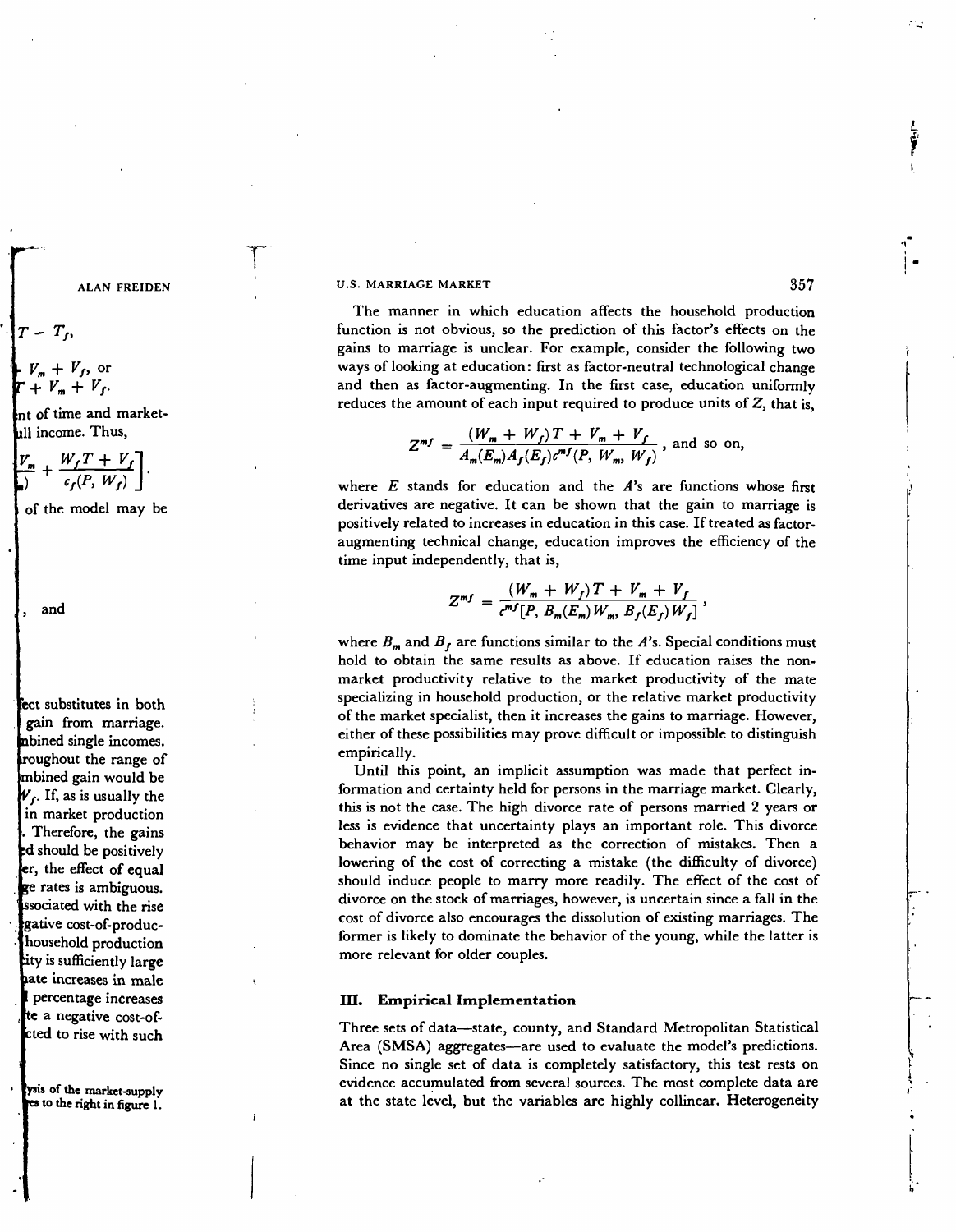among the observations is increased by using a random sample of United States counties, but the federal census compilations are insufficiently detailed, especially with regard to age-specific and female wage data.

The method used is to estimate an ordinary least-squares regression with a measure of the proportion of females married (FEMMAR) as a dependent variable and the relative wage (RELWG), the ratio of the sexes (SXRT), the cost of divorce (DCOST), and a measure of income as independent variables.7 All observations are weighted by the appropriate number of females. For the states and SMSAs, equations are estimated for each of the 5-year age cohorts between ages 15 and 39. The actual variables used are described below and listed in table 1.

1. FEMMAR. The proportion of females married is the number of women married, with spouse present, divided by the total number of women. There is a small error due to the exclusion of married women having a spouse absent for reasons other than separation, but this is insignificant. More important, however, is the treatment of widows. On the average, males die earlier than females (especially married males), so there will be some widows who should be considered "involuntarily" single. Investigating a revised figure for females married, one that included widows, showed little difference in the results, so this factor is ignored.

2. RELWG. Three alternative measures of male and female wage rates are available. The best is the annual earnings of full-time wage and salary workers as estimated by the Social Security Administration. These figures represent the marginal (and here average) opportunity cost of time to a prospective labor-market participant. It is likely that these values approximate the permanent wage rates for workers by state. The relative wage is simply male earnings divided by female earnings. The mnemonic for the Social Security wage is RELWGSS. A second measure of the fulltime wage is the United States Census figure for median earnings of persons working 50—52 weeks in the previous years. Since this is available for both states and SMSAs, direct comparisons between the results are feasible. The symbol for a measure of the male-female relative wage based on census data is RELWGCN. Finally, it is most unfortunate that neither of these measures is compiled at the county level. The only sex-specific earnings data are the median annual earnings of persons. This value is quite sensitive to labor-force participation rates, so it is a biased measure for the purpose of explaining marriage. Suppose the full-time relative wage is high, then the gains to marriage are highest with husbands

<sup>7</sup> Education could not be investigated at this time. In aggregate data, the relationship between income and education is very close, so multicollinearity is a severe problem. The 1970 Public Use Samples of Basic Records from the Bureau of the Census were not available when this paper was written.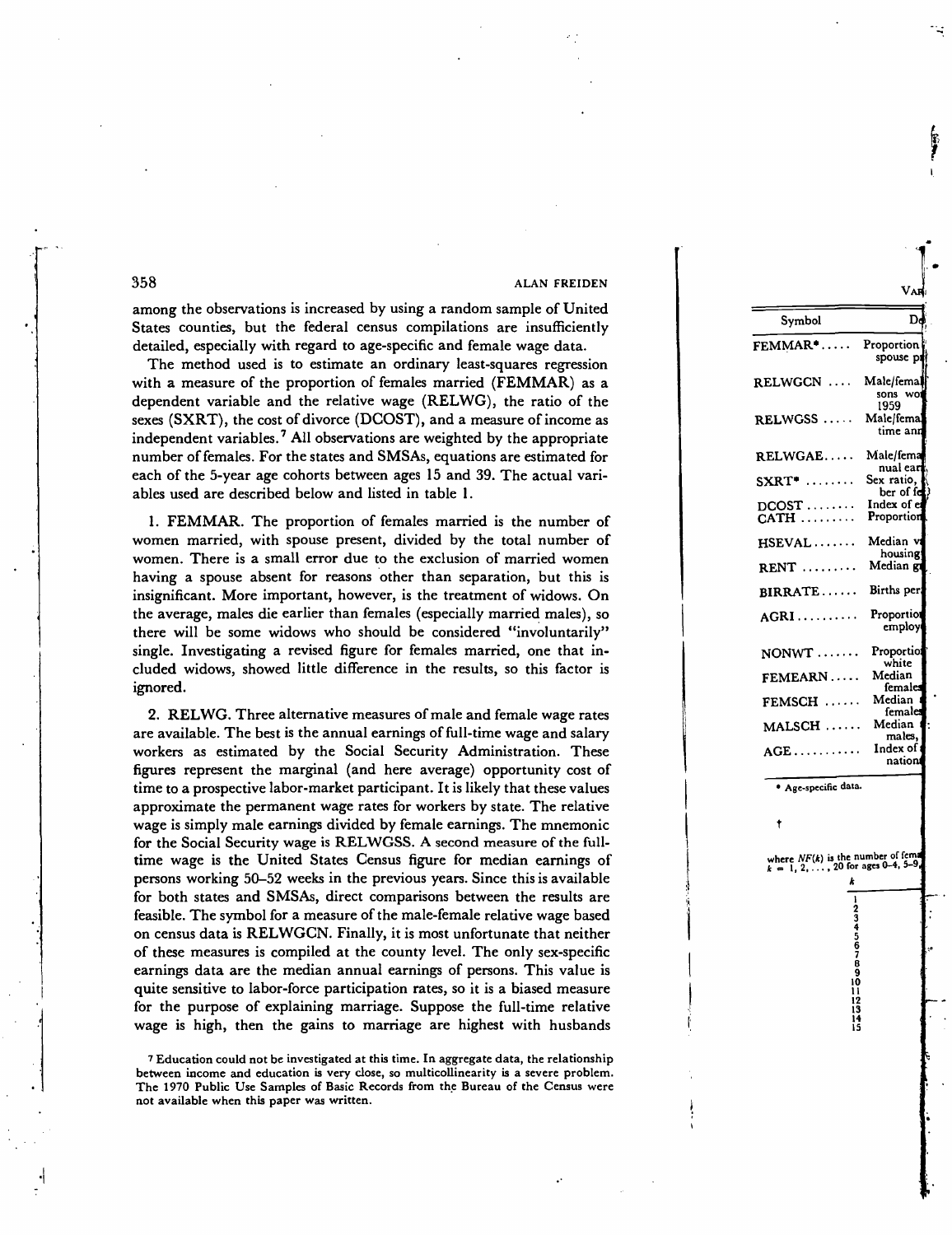|                            | TABLE I |  |  |
|----------------------------|---------|--|--|
| VARIABLES AND DATA SOURCES |         |  |  |

| Symbol            | Description                                                            | Source                                                                        |
|-------------------|------------------------------------------------------------------------|-------------------------------------------------------------------------------|
| $FEMMAR^*$        | Proportion of females married,<br>spouse present                       | U.S. Bureau of the Census<br>(1962; 1963b, tables 59 and<br>105)              |
| RELWGCN           | Male/female relative wage, per-<br>sons working 50-52 weeks in<br>1959 | U.S. Bureau of the Census<br>(1963b, table 134)                               |
| $RELWGS$          | Male/female relative wage, full-<br>time annual earnings               | U.S. Department of Health,<br>Education, and Welfare<br>$(1968b, table V-17)$ |
| RELWGAE           | Male/female relative median an-<br>nual earnings                       | U.S. Bureau of the Census<br>$(1963b$ tables 134 and 136)                     |
| $S\text{XRT}^*$   | Sex ratio, number of males/num-<br>ber of females                      | U.S. Bureau of the Census<br>(1963b, table 59)                                |
| $DCOST$<br>$CATH$ | Index of ease of divorce<br>Proportion of population Catholic          | Table 2 (below)<br>National Council of Churches                               |
| $HSEVAL$          | Median value of owner-occupied<br>housing                              | (1956, table 4)<br>U.S. Bureau of the Census<br>(1962; 1963b, table 20)       |
| $RENT$            | Median gross monthly rental                                            | U.S. Bureau of the Census<br>(1962; 1963a)                                    |
| $BIRRATE$         | Births per 1,000 women                                                 | U.S. Bureau of the Census<br>(1962)                                           |
| $AGRI$            | Proportion of the labor<br>force<br>employed in agriculture            | U.S. Bureau of the Census<br>$(1962; 1963b,$ tables 82 and<br>128)            |
| $NONWT \ldots$    | Proportion of the population non-<br>white                             | U.S. Bureau of the Census<br>(1962)                                           |
| FEMEARN           | Median<br>annual earnings of<br>females                                | U.S. Bureau of the Census<br>$(1963b,$ tables 86 and 136)                     |
| $FEMSCH$          | Median school years completed,<br>females, 25 years and older          | U.S. Bureau of the Census<br>(1963b, table 83)                                |
| $MALSCH$          | Median school years completed,<br>males, 25 years and older            | U.S. Bureau of the Census<br>(1963b, table 83)                                |
| $AGE$             | Index of age distribution based on<br>national age-specific rates      |                                                                               |
|                   |                                                                        |                                                                               |

\* Age-specific data.

 $\sim$ 

t

$$
AGE = \frac{\sum_{k=1}^{15} w(k)*NF(k)}{\sum_{k=1}^{20} NF(k)},
$$

where  $NF(k)$  is the number of females in the kth age group.<br> $k = 1, 2, \ldots, 20$  for ages 0-4, 5-9,  $\ldots, 95$ -99,

 $\mathcal{A}^{\mathcal{A}}$  .

| k                        | $w$ (FEMMAR)                         | w(BIRRATE)    |
|--------------------------|--------------------------------------|---------------|
|                          |                                      |               |
| 2                        |                                      |               |
| 3                        | 0.2                                  | 0.8           |
| ٠                        | 15.7                                 | 89.1          |
| 4<br>5<br>6              | 69.5                                 | 258.1         |
|                          | 86.2                                 | 197.4         |
|                          |                                      |               |
|                          |                                      |               |
|                          | 85.9                                 | 0.9           |
|                          |                                      |               |
|                          |                                      |               |
| 12                       | 69.9                                 |               |
|                          | 61.4                                 |               |
| İ4                       | 51.6                                 |               |
|                          |                                      | O             |
| 8<br>9<br>10<br>13<br>15 | 88.7<br>88.2<br>82.5<br>77.0<br>65.0 | 112.7<br>56.2 |

 $\mathcal{A}^{\text{max}}$ 

 $\sim 10^7$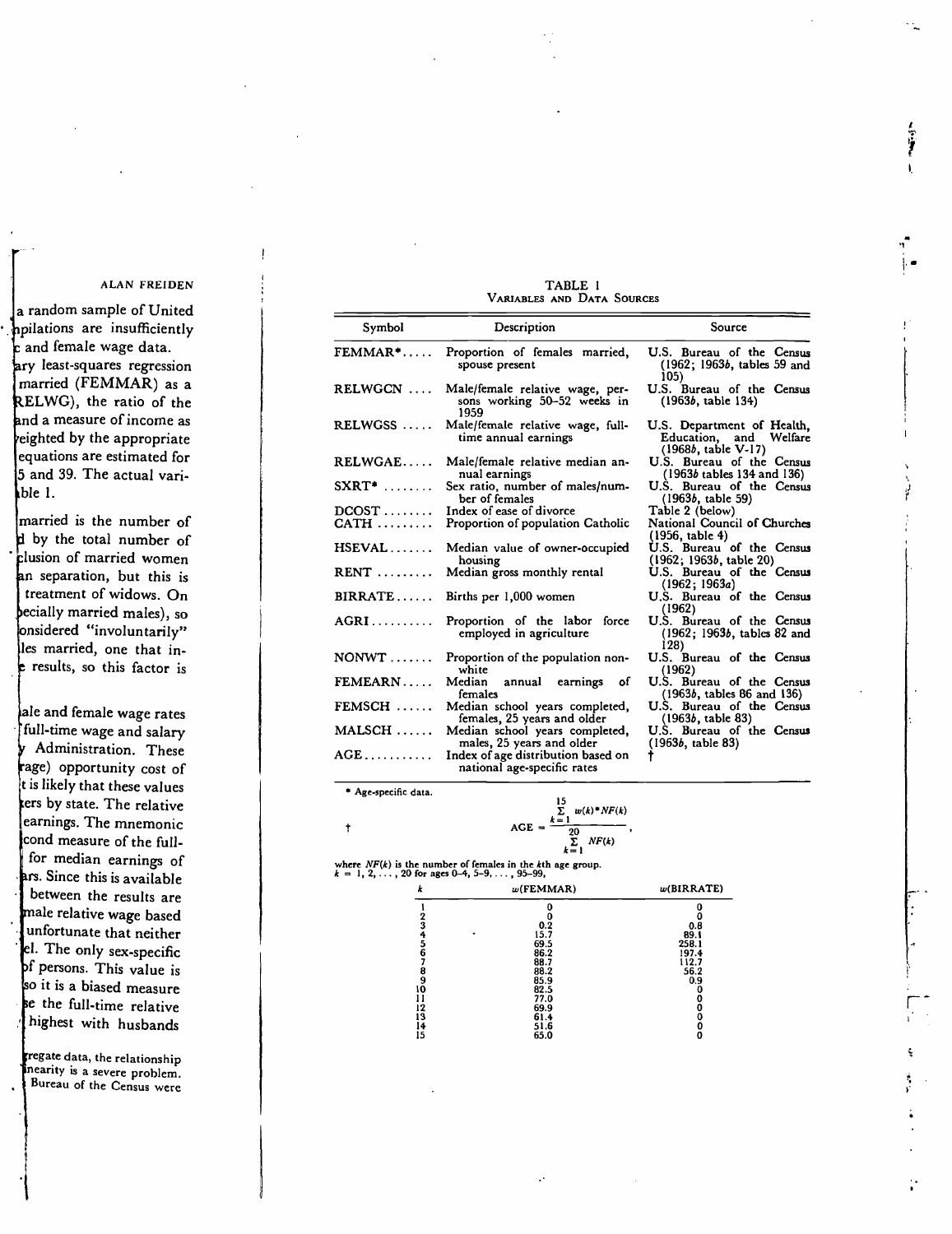ļ.

specializing in market labor and wives in household production. This implies a lower female labor-force participation rate and lower median annual female earnings. Therefore, if the model is correct, the observed annual earnings of females will be negatively correlated with the proportion of females married. With this caveat, a relative wage based on annual earnings (RELWGAE) is used for the counties.

The preceding analysis brings to light an interesting question about the interpretation of observed wage differentials and also their relation to education. If formal schooling primarily acts to raise market-earning potential, then the measured effects of education, holding the market wage constant, must be picking up something else, that is, on-the-job training. Suppose husbands and wives specialize as predicted. For a time men are receiving on-the-job training which raises their market age-earnings profile above that which would hold in the absence of such training. At the same time, their wives would experience depreciation of their stocks of market-specific human capital (but an increase in the nonmarket component) which lowers their permanent market wage. Therefore, even the full-time wage is somewhat biased as a predictor of marital behavior.8 It is true that a "pseudo wage" estimated from the demand side of the market would be more appropriate, but this approach will not be followed at present.

3. SXRT. The ratio of the sexes is simply the number of males in each age group divided by the number of females. For the counties it is the number of males 15 years and older divided by the equivalent number of females. A minor concern with this definition is that males tend to marry females a few years younger than themselves. Redefining the sex ratio to take account of this does not affect the results appreciably.

4. DCOST. The measure of the cost of divorce is not a quantitative variable. It is an index of the ease of divorce legislation as compiled through questionnaires and other data in 1959.<sup>9</sup> However, an attempt was made to achieve cardinality, so the actual values used are probably at least highly correlated with the true values. Note that it is an index of the ease or permissiveness of the law and represents the inverse of the cost of divorce. Table 2 lists the values used. Religion may also be a relevant psychic cost of divorce for Catholic couples, so a set of regressions including the percentage of the population Catholic (CATH) in place of DCOST is estimated for the states.

5. INCOME. The appropriate income measure is full family income, including labor and nonlabor components. The census value, median family income, is subject to the same measurement problems mentioned above for the female wage and is, therefore, unacceptable. An alternative,

<sup>8</sup> This may be added to Gronau's list of applications (1972) in which observed female wages are biased predictors of behavior.

<sup>&</sup>lt;sup>9</sup> See Rheinstein (1972) and Broel-Plateris (1961) for details.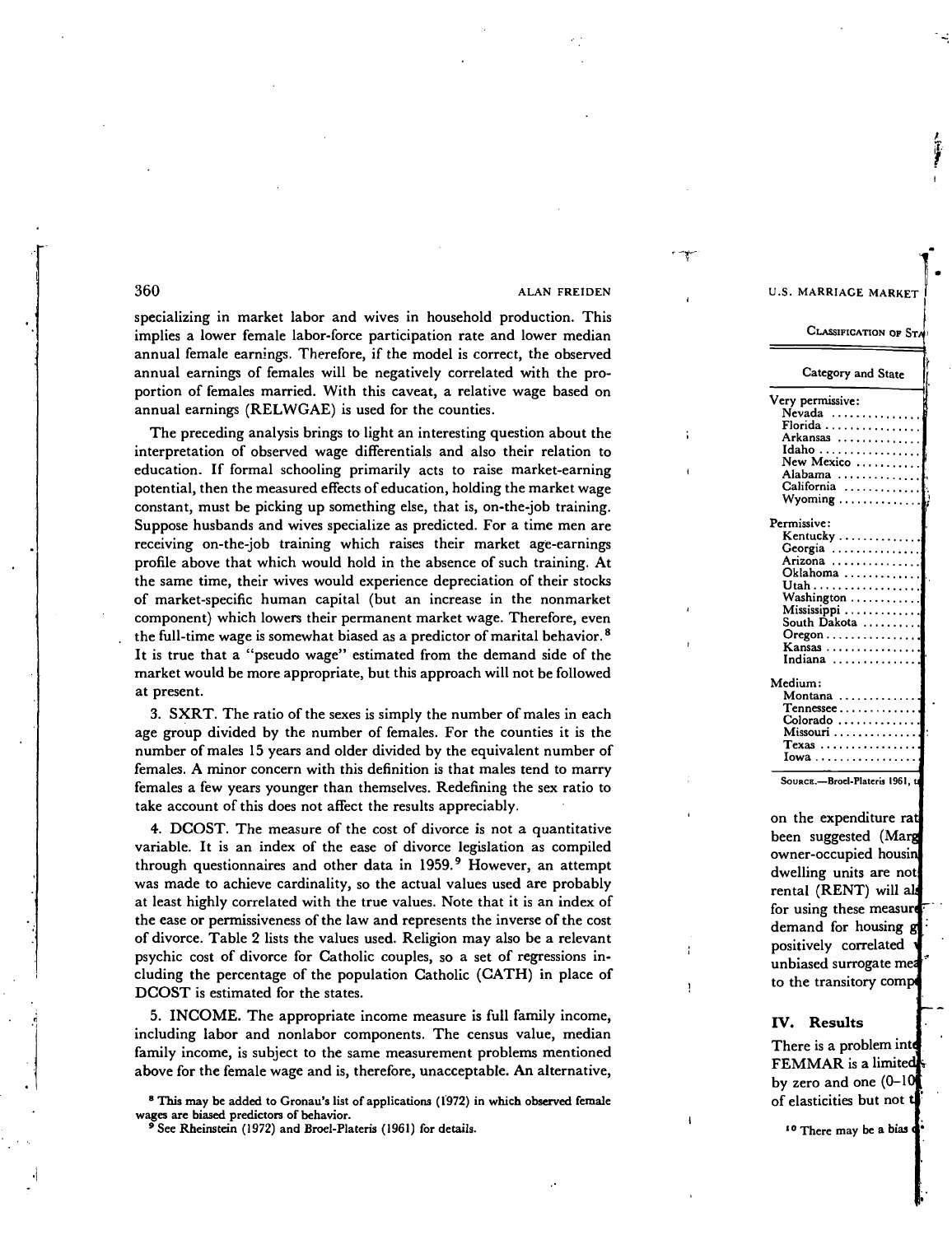### U.S. MARRIAGE MARKET

| Category and State                                | Easiness<br>Score | Category and State                     | Easiness<br>Score |
|---------------------------------------------------|-------------------|----------------------------------------|-------------------|
| Very permissive:                                  |                   | Medium:                                |                   |
| Nevada                                            | 95                | Nebraska                               | 49                |
| Florida                                           | 90                | Ohio                                   | 48                |
| Arkansas                                          | 85                | North Dakota                           | 46                |
|                                                   | 81                | Delaware                               | 45                |
| New Mexico                                        | 77                | Vermont                                | 44                |
| Alabama                                           | 76                |                                        |                   |
| California                                        | 74                |                                        |                   |
| Wyoming $\ldots \ldots \ldots \ldots$             | 72                | Strict:                                |                   |
|                                                   |                   | $Maryland \ldots \ldots \ldots \ldots$ | 42                |
| Permissive:                                       |                   |                                        | 41                |
| Kentucky                                          | 69                | West Virginia                          | 40                |
|                                                   | 67                | Maine                                  | 39                |
| Arizona                                           | 66                | Illinois                               | 37                |
| Oklahoma                                          | 64                | Lousiana                               | 36                |
| Utah                                              | 63                | Virginia $\ldots \ldots \ldots \ldots$ | 34                |
| Washington                                        | 62                | Wisconsin                              | 33                |
| Mississippi                                       | 60                | New Hampshire                          | 32                |
| South Dakota                                      | 59                | Michigan $\ldots \ldots \ldots \ldots$ | 29                |
| $O$ regon $\ldots \ldots \ldots \ldots \ldots$    | 59                | Dist. of Columbia $\ldots \ldots$      | 28                |
| Kansas                                            | 58                |                                        |                   |
| Indiana                                           | 57                | Very strict:                           |                   |
|                                                   |                   | North Carolina $\ldots \ldots$         | 25                |
| Medium:                                           |                   | Pennsylvania                           | 22                |
| Montana                                           | 55                | Rhode Island                           | 19                |
| $T$ ennessee $\ldots \ldots \ldots \ldots \ldots$ | 54                | Connecticut                            | 16                |
|                                                   | 53                | $NewJersey$                            | 13                |
| Missouri                                          | 52                | Massachusetts                          | 9                 |
| Texas                                             | 50                |                                        | 4                 |
| Iowa                                              | 49                | South Carolina $\ldots$                |                   |

Classification of States by the Easiness of Their Divorce Laws, 1959 TABLE 2

SOURCE.--Broel-Plateris 1961, table 12, p. 149.

on the expenditure rather than the receipt side of family accounts, has been suggested (Margaret Reid 1962). This is the median value of owner-occupied housing (HSEVAL). Since a large proportion of urban dwelling units are not occupied by owners, the median monthly gross rental (RENT) will also be used for the SMSAs. There are two reasons for using these measures. First, the observed positive income elasticity of demand for housing guarantees that a family's housing expenditure is positively correlated with income so HSEVAL and RENT will be unbiased surrogate measures. Second, these expenditures are not sensitive to the transitory component of income.<sup>10</sup>

# IV. Results

There is a problem interpreting the regression results reported below. The FEMMAR is a limited dependent variable, that is, a proportion bounded by zero and one (0—100 in percentages). This complicates the evaluation of elasticities but not the estimation technique, since no estimated values

 $\cdot$ 

<sup>10</sup> There may be a bias due to a price component.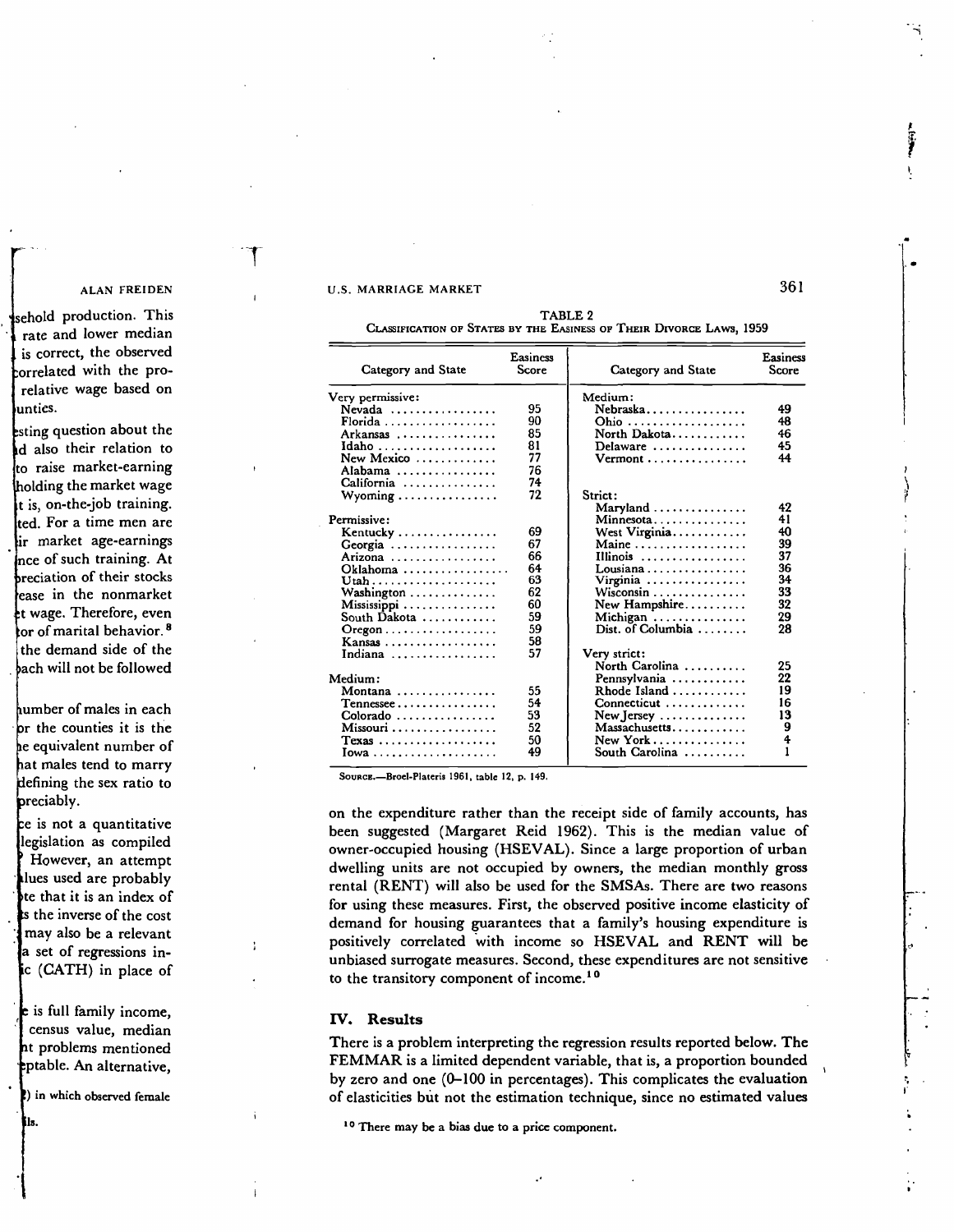$\boldsymbol{\cdot}$ 

of the dependent variable violated these boundary constraints <sup>11</sup> Consider a given percentage change in a bounded variable. If the variable is already near its upper bound, then a small change is also a large change relative to the distance to the upper bound. For example, suppose FEMMAR is 90. A 1 percent increase to 90.9 is the same as a 9 percent decrease in the distance between the initial value and the upper bound. Therefore, elasticities for the older age groups, those with an average proportion of married women greater than 80 percent, should be interpreted with this in mind.

Tables 3 and 4 are the ordinary least-squares results from the state and SMSA data, respectively. Two alternative measures of relative wages are shown for the states and two of income for the SMSAs. Results for one set of equations from each data source are summarized in elasticity form in table 5. The explanatory power of the four independent variables is quite good, with  $R^2 > 0.5$  in all but one case and with the vector of estimated coefficients significantly different from zero at the 5 percent level of confidence in every case. However, there are a number of parameter estimates with large standard errors; this is not unusual, given the level of aggregation employed here. Two approaches to this problem will be described later.

The data support the hypothesis that the proportion of females married is positively related to the ratio of the sexes. Only one coefficient is not significantly greater than zero at the 5 percent level.<sup>12</sup> Evidence on the effect of the cost of divorce is that the incidence of marriage rises as divorce becomes easier. Table 6 contains the regression results for a replication of one set of the state equations using the proportion of the population Catholic (CATH) in place of DCOST. Here a negative sign on CATH is equivalent to a positive one on DCOST, so the coefficients (all significant) are consistent with theory.<sup>13</sup> Note that for all five sets of regressions (state, SMSA, and state with CATH) the elasticity of marriage with respect to the cost of divorce declines monotonically with age. The decline is greater than that which is generated by the effect discussed at the beginning of this section. This indicates that of the two effects mentioned earlier, encouraging new marriages and lowering the cost of dissolving existing ones, the former is more relevant for young couples. The influence of income is puzzling. Where significant, the coefficients of both RENT and HSEVAL are negative. This contradicts Silver's finding (1965) that the flow of new marriages (i.e., the marriage rate) conforms to the business cycle. Of course, if the income elasticity of the divorce

<sup>&</sup>lt;sup>11</sup> Elsewhere I have used the logit transformation in this context (1972).<br><sup>12</sup> Of course, one coefficient out of 20 will randomly fail the 5 percent *t*-test when the null hypothesis is true.

<sup>&</sup>lt;sup>13</sup> Multicollinearity prohibits including CATH along with DCOST and HSEVAL in the same equation.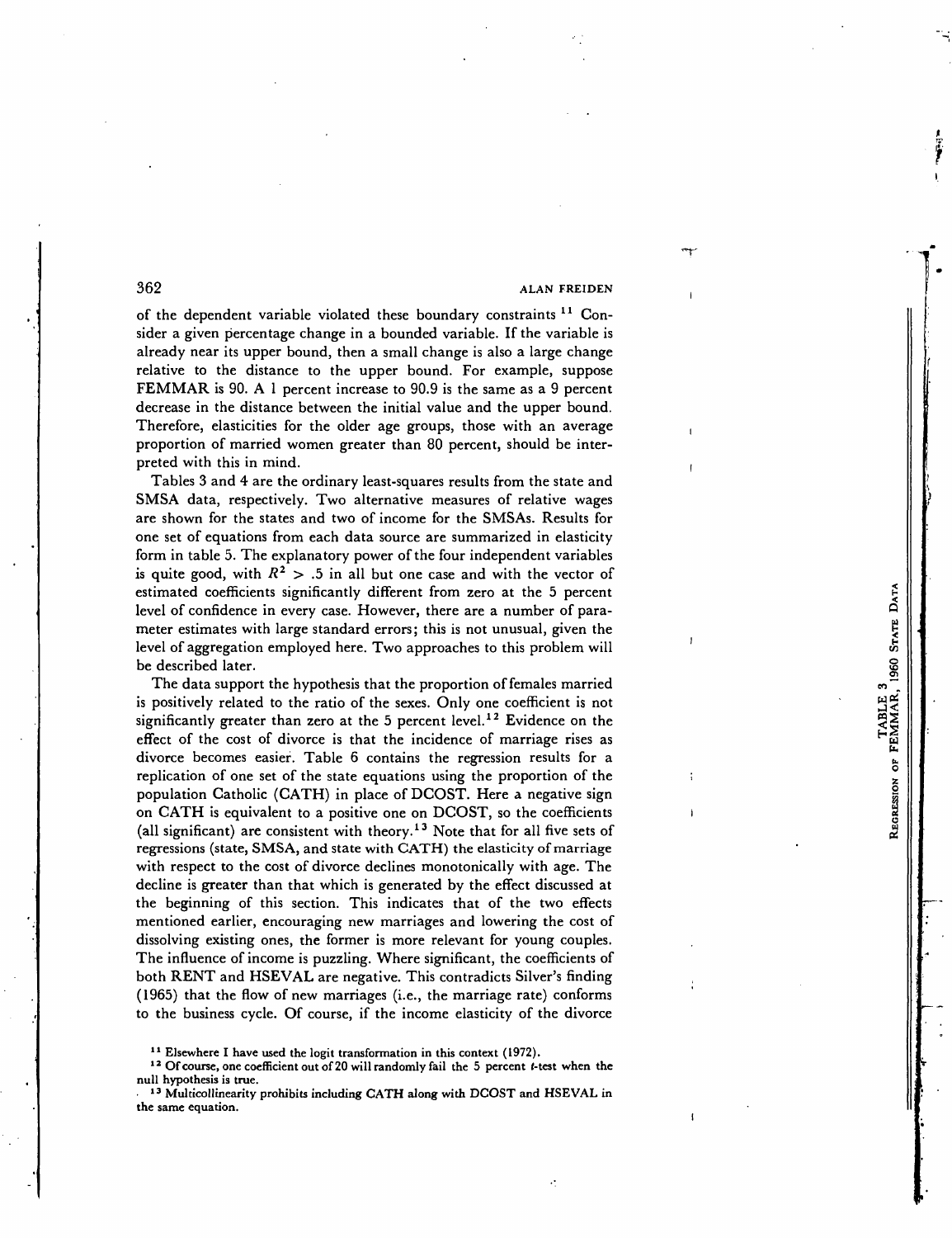TABLE 3<br>REGRESSION OF FEMMAR, 1960 STATE DATA

II

 $\ddot{\phantom{0}}$ 

 $\overline{\phantom{a}}$ 

 $\ddot{\phantom{0}}$ 

 $\ddot{\cdot}$ 

| INDEPENDENT                   |           |         |                                                                                                                      |                                                                             | Åœ                                                                                  |                                                                                                                                                          |       |                                                                                                                                                                                                                                                                                                                                    |                                                        |                                          |
|-------------------------------|-----------|---------|----------------------------------------------------------------------------------------------------------------------|-----------------------------------------------------------------------------|-------------------------------------------------------------------------------------|----------------------------------------------------------------------------------------------------------------------------------------------------------|-------|------------------------------------------------------------------------------------------------------------------------------------------------------------------------------------------------------------------------------------------------------------------------------------------------------------------------------------|--------------------------------------------------------|------------------------------------------|
| VARIABLE                      | $15 - 19$ | $15-19$ | $20 - 24$                                                                                                            | $20 - 24$                                                                   | $25 - 29$                                                                           | $25 - 29$                                                                                                                                                | 30–34 | $30 - 34$                                                                                                                                                                                                                                                                                                                          | $35 - 39$                                              | $35 - 35$                                |
| RELWGCN                       |           |         |                                                                                                                      |                                                                             |                                                                                     |                                                                                                                                                          |       |                                                                                                                                                                                                                                                                                                                                    |                                                        |                                          |
| RELWGSS                       |           |         |                                                                                                                      |                                                                             |                                                                                     |                                                                                                                                                          |       |                                                                                                                                                                                                                                                                                                                                    |                                                        | $\frac{53}{3}$ :                         |
|                               |           |         |                                                                                                                      |                                                                             |                                                                                     |                                                                                                                                                          |       |                                                                                                                                                                                                                                                                                                                                    |                                                        |                                          |
|                               |           |         |                                                                                                                      |                                                                             |                                                                                     |                                                                                                                                                          |       |                                                                                                                                                                                                                                                                                                                                    |                                                        |                                          |
|                               |           |         | $4.57$<br>$-2.59$<br>$-2.59$<br>$-2.59$<br>$-2.59$<br>$-2.59$<br>$-2.59$<br>$-2.59$<br>$-2.59$<br>$-2.59$<br>$-2.59$ | <b>223</b><br><b>2342224263610752636</b><br>265260607676268<br>266067676768 | : 1933 සිදුවිනිසි සිදුවියි.<br>1939 සිදුවියි. 1938 සිදුවියි.<br>1939 සිදුවියි. 1939 | $(2.57)$<br>$(2.57)$<br>$(3.36)$<br>$(3.39)$<br>$(3.30)$<br>$(3.30)$<br>$(3.30)$<br>$(3.30)$<br>$(3.30)$<br>$(3.30)$<br>$(3.30)$<br>$(3.30)$<br>$(4.31)$ |       | $\begin{array}{rl} 4.97 \\ (2.55) \\ (3.59) \\ (3.60) \\ (4.00) \\ (5.00) \\ (6.00) \\ (7.50) \\ (8.00) \\ (9.00) \\ (1.00) \\ (1.00) \\ (2.00) \\ (3.00) \\ (4.00) \\ (5.00) \\ (6.00) \\ (7.00) \\ (9.00) \\ (1.00) \\ (1.00) \\ (2.00) \\ (3.00) \\ (4.00) \\ (4.00) \\ (5.00) \\ (6.00) \\ (7.00) \\ (9.00) \\ (1.00) \\ (1.0$ | 3.723699932585758<br>0.723699932586758<br>0.7236999285 | 21.73<br>000473852497.74<br>000000212.75 |
| CONSTANT                      |           |         |                                                                                                                      |                                                                             |                                                                                     |                                                                                                                                                          |       |                                                                                                                                                                                                                                                                                                                                    |                                                        |                                          |
| .<br>$F(4, 43) \ldots \ldots$ |           |         |                                                                                                                      |                                                                             |                                                                                     |                                                                                                                                                          |       |                                                                                                                                                                                                                                                                                                                                    |                                                        |                                          |
|                               |           |         |                                                                                                                      |                                                                             |                                                                                     |                                                                                                                                                          |       |                                                                                                                                                                                                                                                                                                                                    |                                                        |                                          |

Nore.--t-values in parentheses.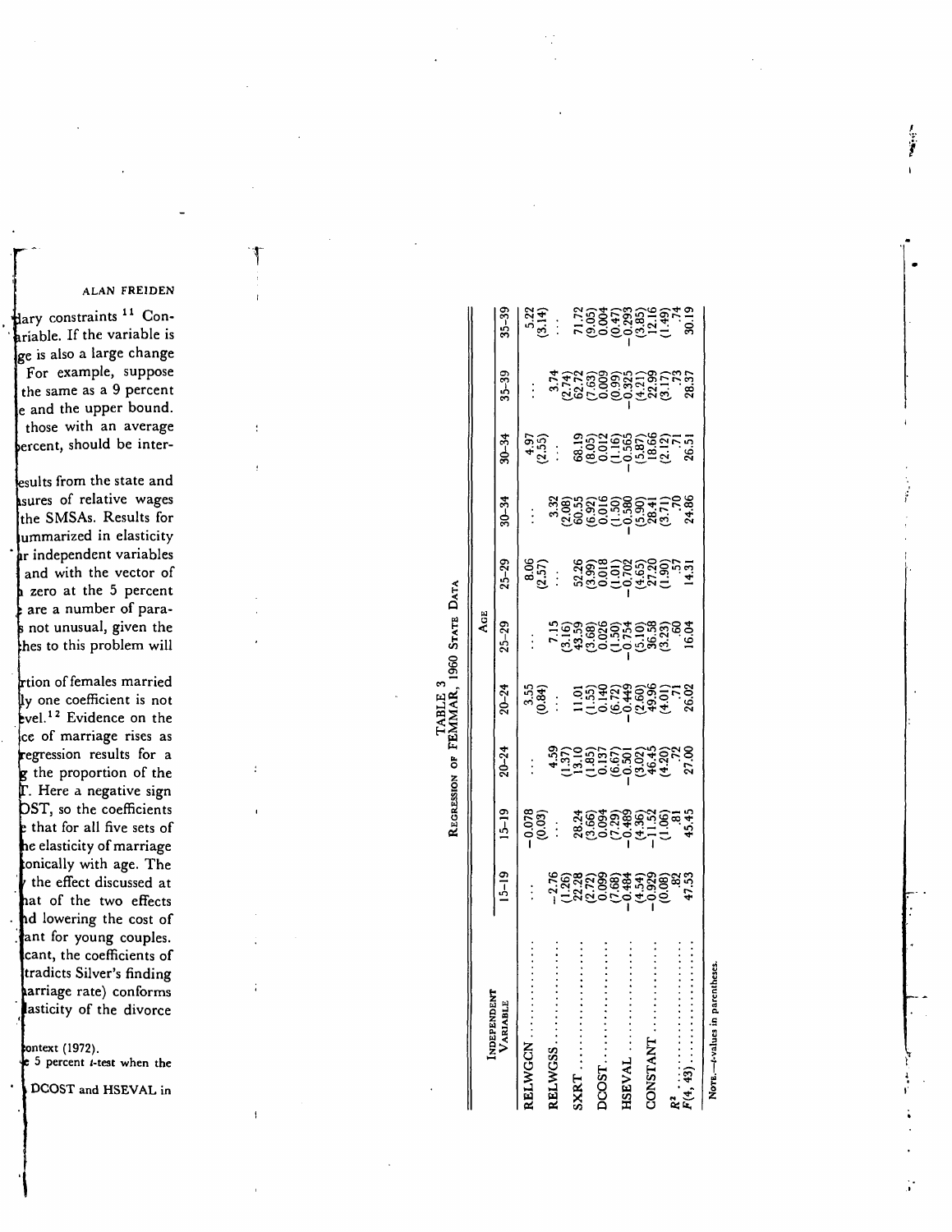|                         |                                                                        |           |                                                                                                                                                                                                                                                                                                                                                                                                                                         |           | AGE                                                                         |           |                                                                                          |                                                          |                                                                                                                                                                                                                                           |          |
|-------------------------|------------------------------------------------------------------------|-----------|-----------------------------------------------------------------------------------------------------------------------------------------------------------------------------------------------------------------------------------------------------------------------------------------------------------------------------------------------------------------------------------------------------------------------------------------|-----------|-----------------------------------------------------------------------------|-----------|------------------------------------------------------------------------------------------|----------------------------------------------------------|-------------------------------------------------------------------------------------------------------------------------------------------------------------------------------------------------------------------------------------------|----------|
| Independent<br>Variable | $15 - 19$                                                              | $15 - 19$ | 20-24                                                                                                                                                                                                                                                                                                                                                                                                                                   | $20 - 24$ | $25 - 29$                                                                   | $25 - 29$ | $30 - 34$                                                                                | $30 - 34$                                                | $35 - 44$                                                                                                                                                                                                                                 | र<br>इन् |
|                         |                                                                        |           |                                                                                                                                                                                                                                                                                                                                                                                                                                         |           |                                                                             |           |                                                                                          |                                                          |                                                                                                                                                                                                                                           |          |
| <b>SXRT</b>             |                                                                        |           |                                                                                                                                                                                                                                                                                                                                                                                                                                         |           |                                                                             |           |                                                                                          |                                                          |                                                                                                                                                                                                                                           |          |
| <b>COST</b>             |                                                                        |           |                                                                                                                                                                                                                                                                                                                                                                                                                                         |           |                                                                             |           |                                                                                          |                                                          |                                                                                                                                                                                                                                           |          |
| HSEVA                   |                                                                        |           |                                                                                                                                                                                                                                                                                                                                                                                                                                         |           |                                                                             |           |                                                                                          |                                                          |                                                                                                                                                                                                                                           |          |
| RENT                    |                                                                        |           |                                                                                                                                                                                                                                                                                                                                                                                                                                         |           |                                                                             |           |                                                                                          |                                                          |                                                                                                                                                                                                                                           |          |
| <b>TANTSNOT</b>         |                                                                        |           |                                                                                                                                                                                                                                                                                                                                                                                                                                         |           |                                                                             |           |                                                                                          |                                                          |                                                                                                                                                                                                                                           |          |
| ສຸ<br>F (4,             | င်<br>မိုင်းဦးမိုးနေ့နေ့ မိုးမိုးမိုး<br>အမွန်းမိုးနေ့နေ့ မိုးမိုးမိုး |           | $\begin{array}{lll} \mathbf{1} & \mathbf{3} & \mathbf{4} & \mathbf{5} \\ \mathbf{2} & \mathbf{3} & \mathbf{4} & \mathbf{5} \\ \mathbf{3} & \mathbf{4} & \mathbf{5} & \mathbf{5} \\ \mathbf{4} & \mathbf{5} & \mathbf{5} & \mathbf{5} \\ \mathbf{5} & \mathbf{6} & \mathbf{5} & \mathbf{5} \\ \mathbf{6} & \mathbf{6} & \mathbf{5} & \mathbf{5} \\ \mathbf{7} & \mathbf{8} & \mathbf{5} & \mathbf{5} \\ \mathbf{8} & \mathbf{6} & \math$ |           | \$63\$63\$63\$6; \$63\$6<br>\$63\$63\$63\$6; \$63\$6<br>\$63\$63\$6; \$63\$ |           | ទី១១ មិន មិន មិន មិន មិន<br>ការធ្វើមាន មិន មិន មិន មិន មិន<br>ការធ្វើមាន មិន មិន មិន មិន | #1131138<br>#11311388<br>#11311388<br>#1131288 + 1286587 | <b>ිය වර්ගී විශ්යාවේ සිදුවීම</b><br>- පිලිවිසින් සිදුවී විසින් සිදුවී<br>- පිලිවිසින් සිදුවී සිදුවී සිදුවී සිදුවී සිදුවී සිදුවී සිදුවී සිදුවී සිදුවී සිදුවී සිදුවී සිදුවී සිදුවී සිදුවී<br>- පිලිවිසින් සිදුවී සිදුවී සිදුවී සිදුවී සිදුව |          |

TABLE 4<br>Regression of FEMMAR, 1960 SMSA Data

 $\ddot{\phantom{0}}$ 

Nors.--t-values in parentheses.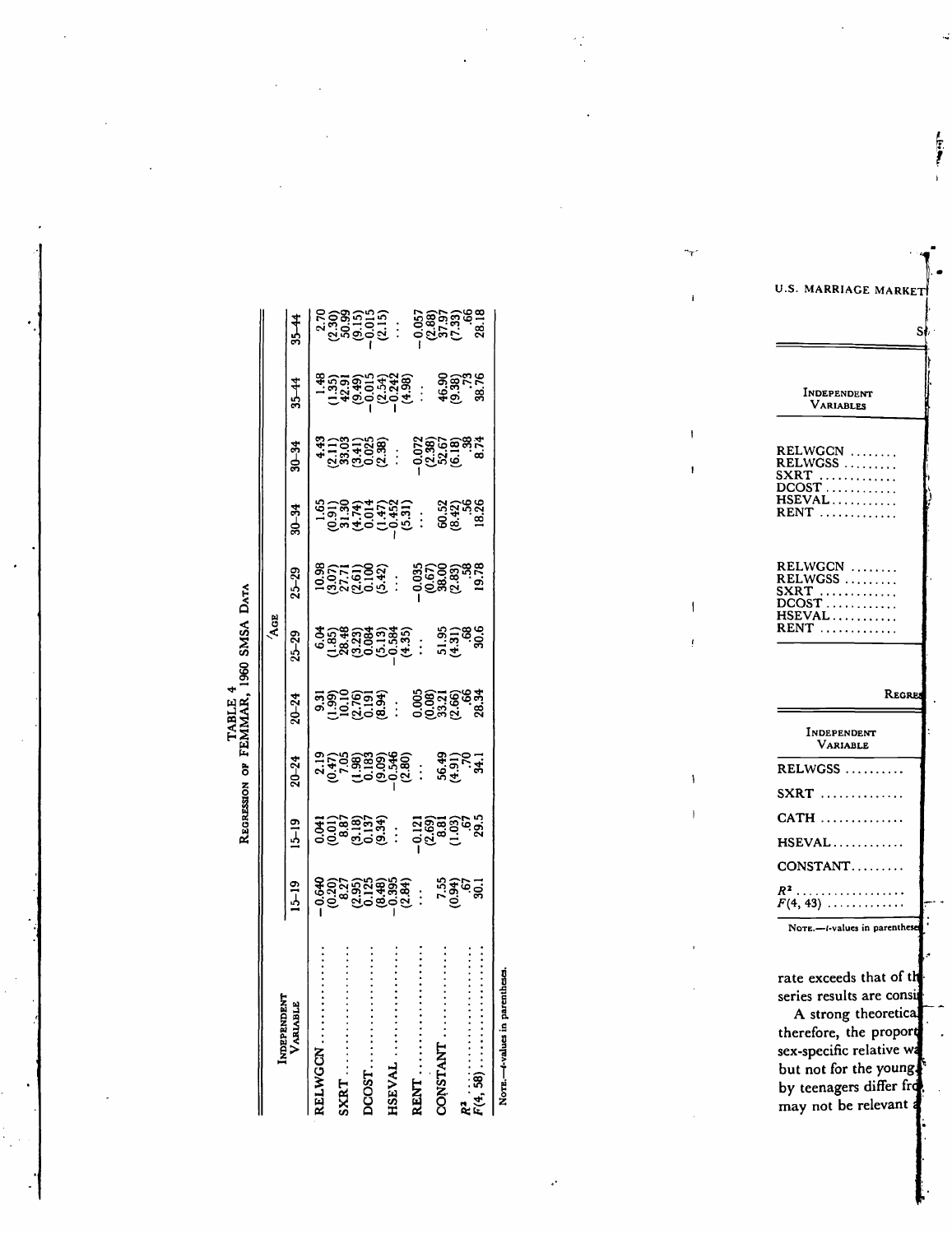|                                                                         |                                                            |                                           | ELASTICITIES AT MEANS                                                        |                                            |                                                   |
|-------------------------------------------------------------------------|------------------------------------------------------------|-------------------------------------------|------------------------------------------------------------------------------|--------------------------------------------|---------------------------------------------------|
| INDEPENDENT                                                             |                                                            |                                           | Age                                                                          |                                            |                                                   |
| <b>VARIABLES</b>                                                        | $15 - 19$                                                  | $20 - 24$                                 | $25 - 29$                                                                    | $30 - 34$                                  | $35 - 39$                                         |
|                                                                         |                                                            |                                           | State Data                                                                   |                                            |                                                   |
| $RELWGCN$<br>$RELWGS$<br>$S\text{XRT}$<br>$DCOST$<br>$HSEVAL$<br>$RENT$ | $\cdots$<br>$-0.33$<br>1.48<br>0.28<br>$-0.38$<br>$\cdots$ | .<br>0.12<br>0.20<br>0.09<br>$-0.09$<br>. | $\cdots$<br>0.15<br>0.52<br>0.013<br>$-0.11$<br>$\cdots$<br><b>SMSA Data</b> | .<br>0.07<br>0.70<br>0.008<br>$-0.08$<br>. | .<br>0.08<br>0.73<br>0.005<br>$-0.04$<br>$\cdots$ |
| $RELWGCN$                                                               | $-0.005$                                                   | 0.24                                      | 0.22                                                                         | 0.09                                       | 0.05                                              |
| $RELWGSS$<br>$S\text{XRT}$<br>$DCOST$                                   | .<br>0.63<br>0.41                                          | .<br>0.15<br>0.12                         | $\cdots$<br>0.33<br>0.05                                                     | .<br>0.38<br>0.012                         | .<br>0.59<br>$-0.007$                             |
| $HSEVAL$<br>$RENT$                                                      | $\cdots$<br>$-0.64$                                        | .<br>0.01                                 | $\cdots$<br>- 0.03                                                           | .<br>- 0.06                                | .<br>$-0.05$                                      |

TABLE 5 SUMMARY OF REGRESSION RESULTS

TABLE 6 REGRESSION OF FEMMAR, 1960 STATE DATA

|                 | REGRESSION OF FEMMAR, 1960 STATE DATA | TABLE 6               |                       |                       |                       |
|-----------------|---------------------------------------|-----------------------|-----------------------|-----------------------|-----------------------|
| INDEPENDENT     |                                       |                       | AGE                   |                       |                       |
| <b>VARIABLE</b> | $15 - 19$                             | $20 - 24$             | $25 - 29$             | $30 - 34$             | $35 - 39$             |
| $RELWGS$        | 6.90                                  | 19.0                  | 9.59                  | 4.34                  | 3.82                  |
| $S\text{XRT}$   | (2.36)<br>46.2                        | (4.67)<br>32.3        | (3.94)<br>49.7        | (2.43)<br>56.3        | (2.73)<br>52.3        |
| $CATH$          | (4.85)<br>$-0.191$                    | (4.79)<br>$-0.303$    | (5.34)<br>$-0.095$    | (7.14)<br>$-0.065$    | (7.91)<br>$-0.048$    |
| $HSEVAL$        | (4.47)<br>$-0.110$                    | (5.02)<br>0.096       | (2.41)<br>$-0.629$    | (2.35)<br>$-0.497$    | (2.24)<br>$-0.307$    |
| CONSTANT        | (0.62)<br>$-38.8$                     | (0.38)<br>5.31        | (3.76)<br>28.5        | (4.15)<br>32.8        | (3.43)<br>36.1        |
|                 | (2.89)<br>.70<br>25.3                 | (0.42)<br>.64<br>18.7 | (2.93)<br>.64<br>17.8 | (4.59)<br>.70<br>26.3 | (5.97)<br>.73<br>29.9 |

Nors.-t-values in parentheses.

rate exceeds that of the marriage rate, then the cross-sectional and timeseries results are consistent.

A strong theoretical result is that the potential gain to marriage and, therefore, the proportion of women married, is positively related to the sex-specific relative wage. This is confirmed for persons age 25 and older but not for the young. Suppose that the benefits to marriage as perceived by teenagers differ from those of adults. Then the gains to specialization may not be relevant although other market factors (sex ratio and cost of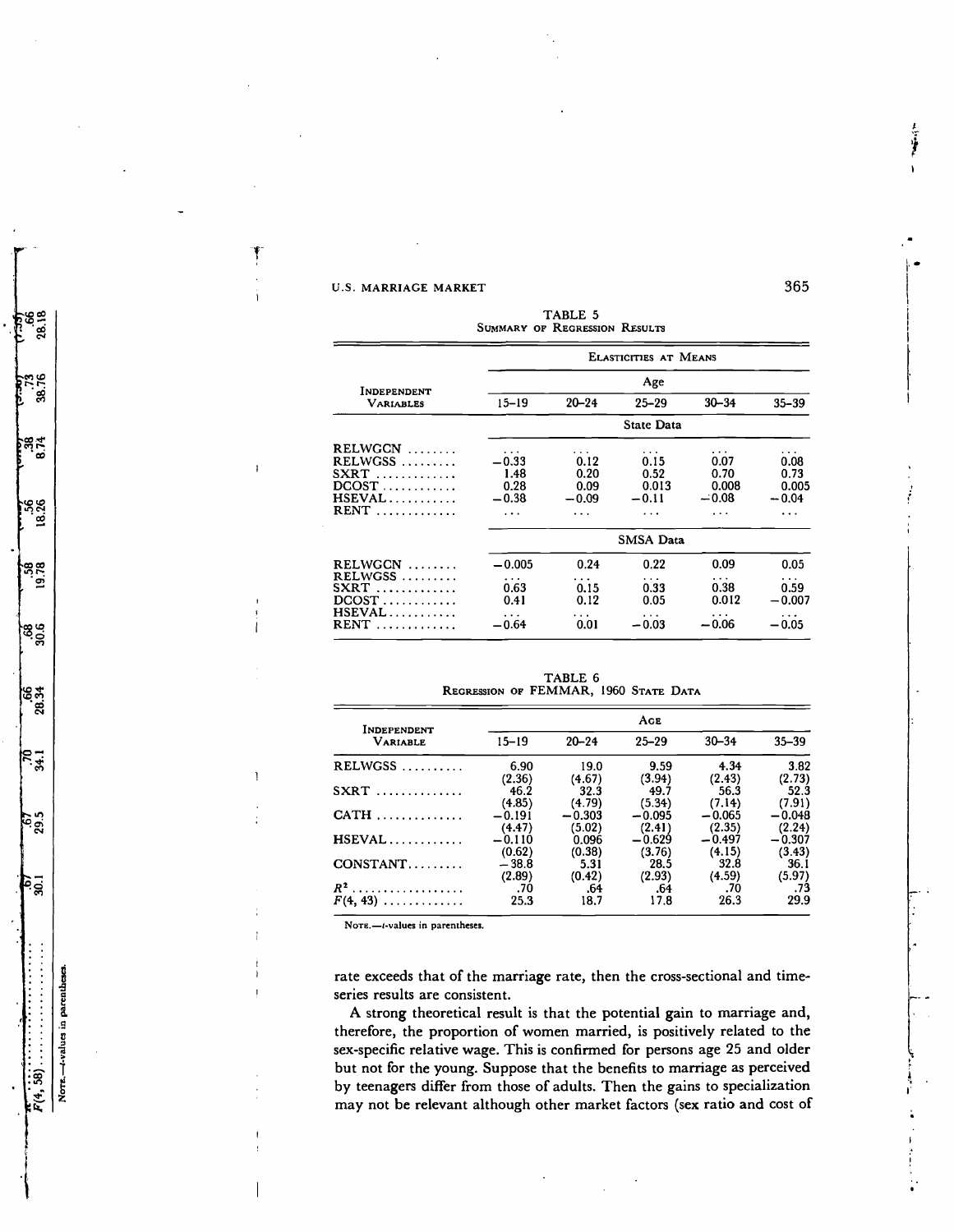divorce) are. If so, then as these people mature, many of the "irrational" marriages will dissolve, leaving in the stock of married persons only those enjoying gains to specialization. While ad hoc, this argument is plausible given the substantially higher divorce rate among couples married as teenagers.<sup>14</sup> Also, suppose the costs of marriage for teenagers differ from those for adults. This is obviously the case, since the age of consent is 21 for males and 18 for females in most states. Then a measure of the cost of marriage as well as of the cost of divorce is necessary in the regressions for the group of persons ages 15—19. Unfortunately, no such measure is readily available, but the states with a substantial Catholic population seem to have the strictest marriage laws.<sup>15</sup> If the results for persons ages 15—19 in table 6 are interpreted with CATH viewed as a measure both of the cost of divorce and the cost of marriage, the relative wage effect is substantiated.

The evidence presented so far would have been more convincing had the estimates been more accurate. Imprecise parameters may be improved through the application of additional sample information. Here two techniques are employed to make better use of the data available. First, it is obvious that the division of the population into 5-year age cohorts is arbitrary. Therefore, one would expect the behavior of adjacent age groups to be similar. For the regression model used here, the correlations of the residuals of adjacent age groups is very high. There is information in the set of residual correlations which can be used to obtain more efficient estimates of the coefficients of all five equations through the seemingly unrelated regressions technique (Zeilner 1962). The results for the state data (table 7) are as expected. The standard errors of the coefficient estimates are improved, especially those for DCOST. Since there are no qualitative changes in the coefficients, the discussion of the ordinary least-squares results need not be amended.

A second way to improve the information content of the sample is to expand the number of observations. Roughly a tenfold increase in sample size occurs through use of a random sample of 530 United States counties.'6 Unfortunately, no age-specific marriage data are compiled by the United States Bureau of the Census at this level, so the analysis must be restricted to a single equation aggregated over age. To standardize the age structure of the county populations, an index (AGE) was constructed which has the value of FEMMAR if the proportion of women

<sup>14</sup> Education must be the next factor to be examined in this area. It is likely that something related to schooling, such as differential human capital investments or the more efficient college marriage market, explains this poor result.

<sup>&</sup>lt;sup>15</sup> This is based on the casual observation of age of consent, medical requirements, and waiting periods by state. Note that the two non-Catholic states with strict divorce laws—North and South Carolina—seem to have very liberal marriage laws.

<sup>&</sup>lt;sup>16</sup> I wish to acknowledge the contribution of Donald Bogue in the preparation of these data.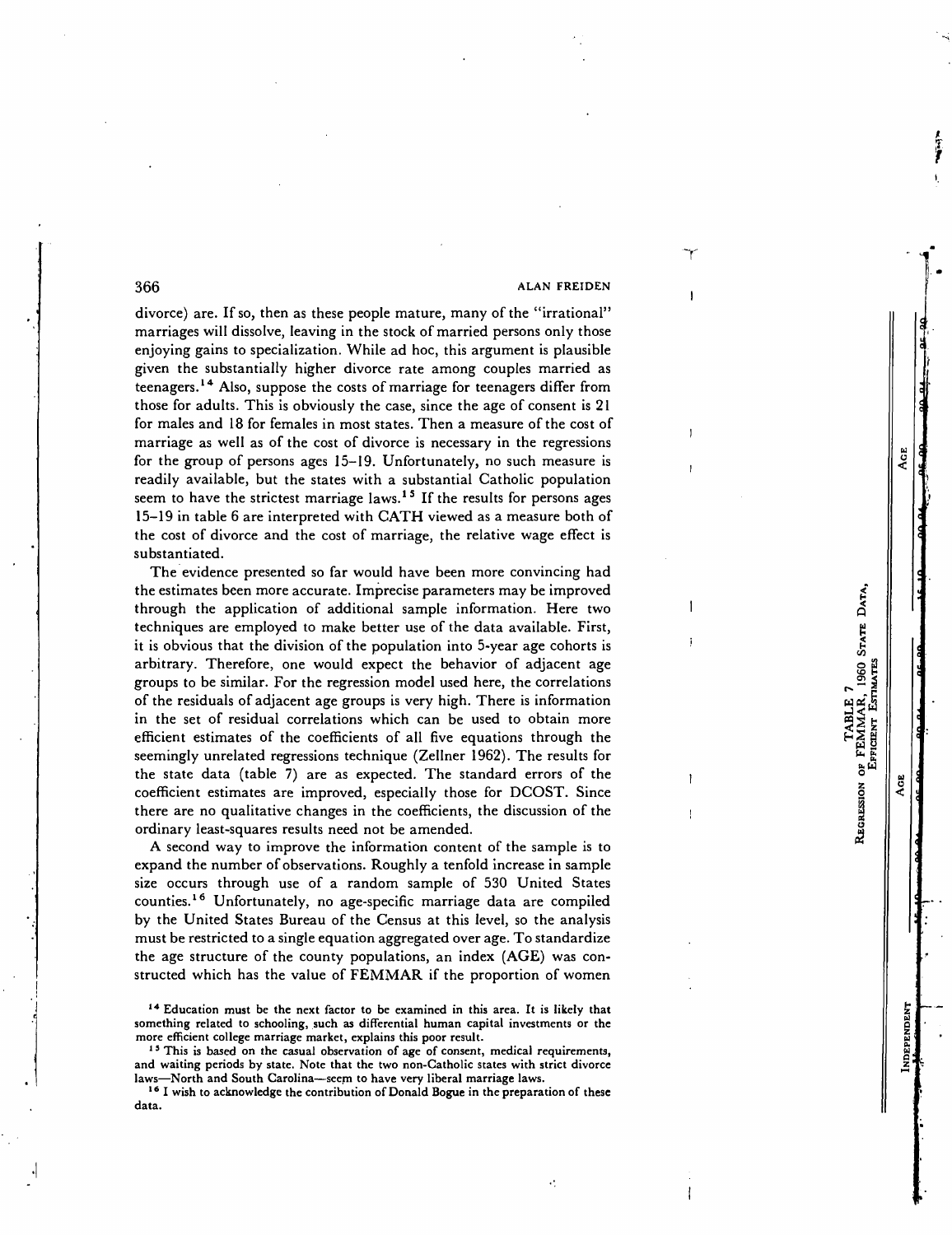TABLE 7<br>Recression of FEMMAR, 1960 State Data,

 $\ddot{\phantom{0}}$ 

 $\ddot{\phantom{0}}$ 

| INDEPENDENT    |                                                          |                                                                                 | ÅGE                                            |                                                                                                                                                                                                                                     |                                                                                       |                                                                   |                                                                                                | Ace                                    |                                                                                                          |       |
|----------------|----------------------------------------------------------|---------------------------------------------------------------------------------|------------------------------------------------|-------------------------------------------------------------------------------------------------------------------------------------------------------------------------------------------------------------------------------------|---------------------------------------------------------------------------------------|-------------------------------------------------------------------|------------------------------------------------------------------------------------------------|----------------------------------------|----------------------------------------------------------------------------------------------------------|-------|
| VARIABLE       | $15 - 19$                                                | $20 - 24$                                                                       | $25 - 29$                                      | <b>SQ-34</b>                                                                                                                                                                                                                        | $35 - 39$                                                                             | $15 - 19$                                                         | $20 - 24$                                                                                      | $25 - 29$                              | 30–34                                                                                                    | 35–39 |
| RELWGCN.       | ဒီ၁၅<br>၁၀၁ :                                            | 49.1                                                                            | <u> ತಿತ್ತವೆ</u> :                              | $\begin{array}{c} 9.01 \\ + .01 \\ - .01 \end{array}$                                                                                                                                                                               | $4.5$<br>$(2.7)$<br>$(2.7)$                                                           |                                                                   |                                                                                                |                                        |                                                                                                          |       |
| RELWGSS        |                                                          |                                                                                 |                                                |                                                                                                                                                                                                                                     |                                                                                       |                                                                   |                                                                                                |                                        |                                                                                                          |       |
|                |                                                          |                                                                                 |                                                |                                                                                                                                                                                                                                     |                                                                                       |                                                                   |                                                                                                |                                        |                                                                                                          |       |
| <b>DCOST</b> . |                                                          |                                                                                 |                                                |                                                                                                                                                                                                                                     |                                                                                       |                                                                   |                                                                                                |                                        |                                                                                                          |       |
| HSEVAL         |                                                          |                                                                                 |                                                |                                                                                                                                                                                                                                     |                                                                                       |                                                                   |                                                                                                |                                        |                                                                                                          |       |
| CONSTANT       | ಸ್ಥಿತಿವರ ರಿಲ್ಲರ್ ರೈಸ್ 1 ಎಂ<br>ಸ್ಥಿತಿವರ ರಿಲ್ಲರ್ ರೈಸ್ 1 ಎಂ | ដូ <u>ប័ទ្ម ទី១៩ភូមិ</u> ប្រាសូទ្រ<br>ដូ <u>វី ម</u> ីទី១៩ភូមិប្រាសូទ្រ<br>ដូវី | ಇಲ್ಲದಲ್ಲಿ ರಸ್ತೆ ಕಾರ್ಯ<br>ಇಲ್ಲದಲ್ಲಿ ರಸ್ತೆ ಕಾರ್ಯ | م و و علم و حافظ بن الله علم الله علم الله علم الله علم الله علم الله علم الله علم الله علم الله عل<br>الله علم الله علم الله علم الله علم الله علم الله علم الله علم الله علم الله علم الله علم الله علم الله علم ال<br>الله علم ا | ್ದ ಅಸ್ತರ ರೈದ್ಯಕ್ಷಿ ಅಸ್ತ್ರಗಳು<br>ಸಂಸ್ಥಾತ ರೈದ್ಯಕ್ಷಿ ಶೈನ್ಯಕ್ಷ<br>ವಂಗತ ರೈದ್ಯಕ್ಷಿ ಶೈನ್ಯಕ್ಷ | ್ಷಲ್ಪಪ್ಪಲ್ಪಪ್ಪ ಪ್ರಸ್ತರವನ್ನು<br>ಪ್ರಸ್ತುಪಪ್ಪ ಪ್ರಸ್ತರವನ್ನು ಪ್ರಸ್ತುತಿ | م ماتا معاون ماتا معاون ماتا معاونة<br>ماتا معاون من معاون ماتا معاونة<br>ماتا معاونة المعاونة | <b>ۣ</b><br>ۄۊؾ؋ؾ؏ۊؾۄڡؾ۩؋ؾ؋ڡ<br>ڋۄڡ؉ۄؾ | ್ಯ ರಲ್ಲ ಇಲ್ಲಿ ರಲ್ಲಿ ರಂತ್ರ ರಂತ್ರ<br>ಪ್ರಸ್ತುಪ್ರ ರಂತ್ರ ರಂತ್ರ ರಂತ್ರ<br>ವಿಧ್ವ ರಲ್ಲಿ ರಲ್ಲಿ ರಲ್ಲಿ ರಾಷ್ಟ್ರ ರಂತ್ರ |       |
|                |                                                          |                                                                                 |                                                |                                                                                                                                                                                                                                     |                                                                                       |                                                                   |                                                                                                |                                        |                                                                                                          |       |

 $\ddot{\phantom{0}}$ 

Norg.-Standard error in parentheses. Absolute value of the coefficient estimate divided by its standard error shown in brackets.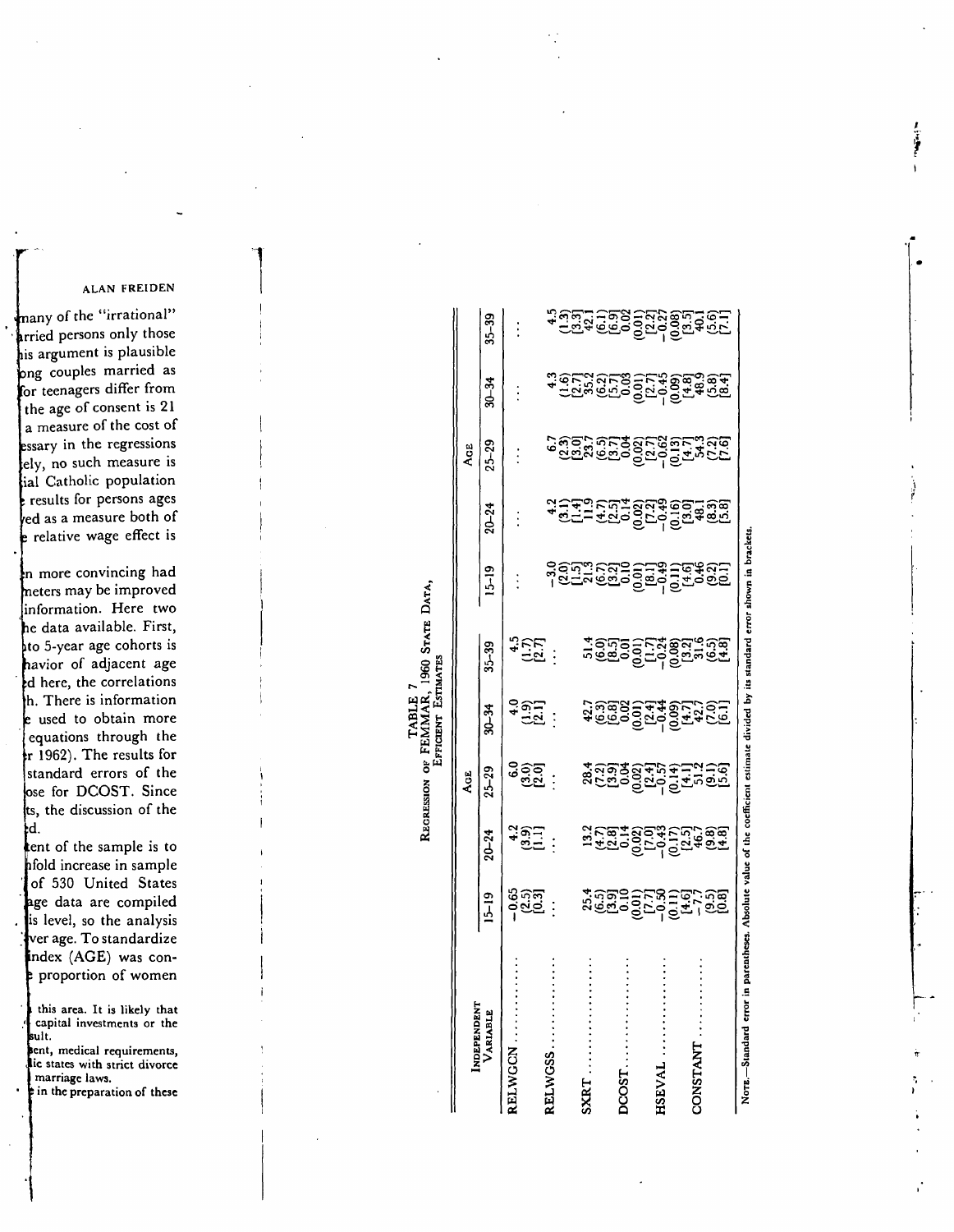| Independent<br>Variable                                 | State<br>Data      | County<br>Data     | Elasticities from<br><b>County Data</b> |
|---------------------------------------------------------|--------------------|--------------------|-----------------------------------------|
| $RELWGAE$                                               | $\cdots$           | 2.93<br>(7.37)     | 0.091                                   |
| $RELWGSS$                                               | 4.08<br>(2.57)     | $\cdots$           | $\cdots$                                |
| <b>SXRT</b>                                             | 55.89<br>(5.67)    | 11.22<br>(4.66)    | 0.165                                   |
| $DCOST$                                                 | 0.022<br>(2.35)    | 0.041<br>(6.56)    | 0.026                                   |
| $HSEVAL$                                                | $-0.220$<br>(1.86) | $-0.315$<br>(6.65) | $-0.061$                                |
|                                                         | 0.548<br>(1.99)    | 1.30               | $\cdots$                                |
|                                                         | 0.005              | (12.38)<br>0.092   | 0.010                                   |
| $NONWT \dots \dots \dots \dots \dots \dots \dots \dots$ | (0.09)<br>0.028    | (5.25)<br>$-0.117$ | $-0.020$                                |
| $CONSTANT$                                              | (0.93)<br>$-28.23$ | (9.69)<br>$-34.19$ |                                         |
|                                                         | (1.26)<br>.72      | (5.28)<br>.52      | $\cdots$                                |
|                                                         | 12.66<br>(8, 39)   | 79.56<br>(7,520)   | $\cdots$<br>$\cdots$                    |

TABLE 8 REGRESSION OF FEMMAR (WoMEN, 15 YEARS AND OLDER), 1960 STATE AND COUNTY DATA

Norg.---t-values in parentheses.

married in the county in each age group was identical to the national average (see table 1). Counties differ in many other ways which may influence marital behavior, but only two factors, the importance of agriculture (AGRI) and the relative size of the nonwhite population (NONWT), will be included. The regression results for the county data are in table 8. For comparison, a similar regression for age-aggregated state data is included. The results are consistent with the predictions of theory and those reported above. As expected, the parameter estimates are much more accurate. An interesting finding is that, ceteris paribus, nonwhites have a lower propensity to marry. Of course, everything is not being held constant, since what is being measured here is the effect of the lower male/female relative wage that is known to exist among blacks.<sup>17</sup>

<sup>17</sup> An analysis of SMSA data disaggregated by race is in progress. The county data were also used for a preliminary analysis of education. In the South, the education of women has by tradition been oriented toward household production. Then higher female education with the schooling of males held constant should increase the gains to marriage in the southern states. The following results were obtained by including median male and female schooling completed (MALSCH and FEMSCH) in the equation for FEMMAR. The absolute value of the *t*-statistic is in parentheses:

$$
FEMMAR = -6.8 + 1.8 RELWGAE + 9.4 SXRT + 0.04 DCOST
$$
\n(1.11) (4.98) (4.91) (4.81)  
\n
$$
-0.62 HSEVAL + 0.09 AGRI - 0.11 NONWT + 0.74 AGE
$$
\n(5.69) (5.37) (8.67) (7.73)  
\n
$$
-0.13 MALSCH + 1.8 FEMSCH, R2 = .72, F(9,238) = 66.7.
$$
\n(0.26) (4.22)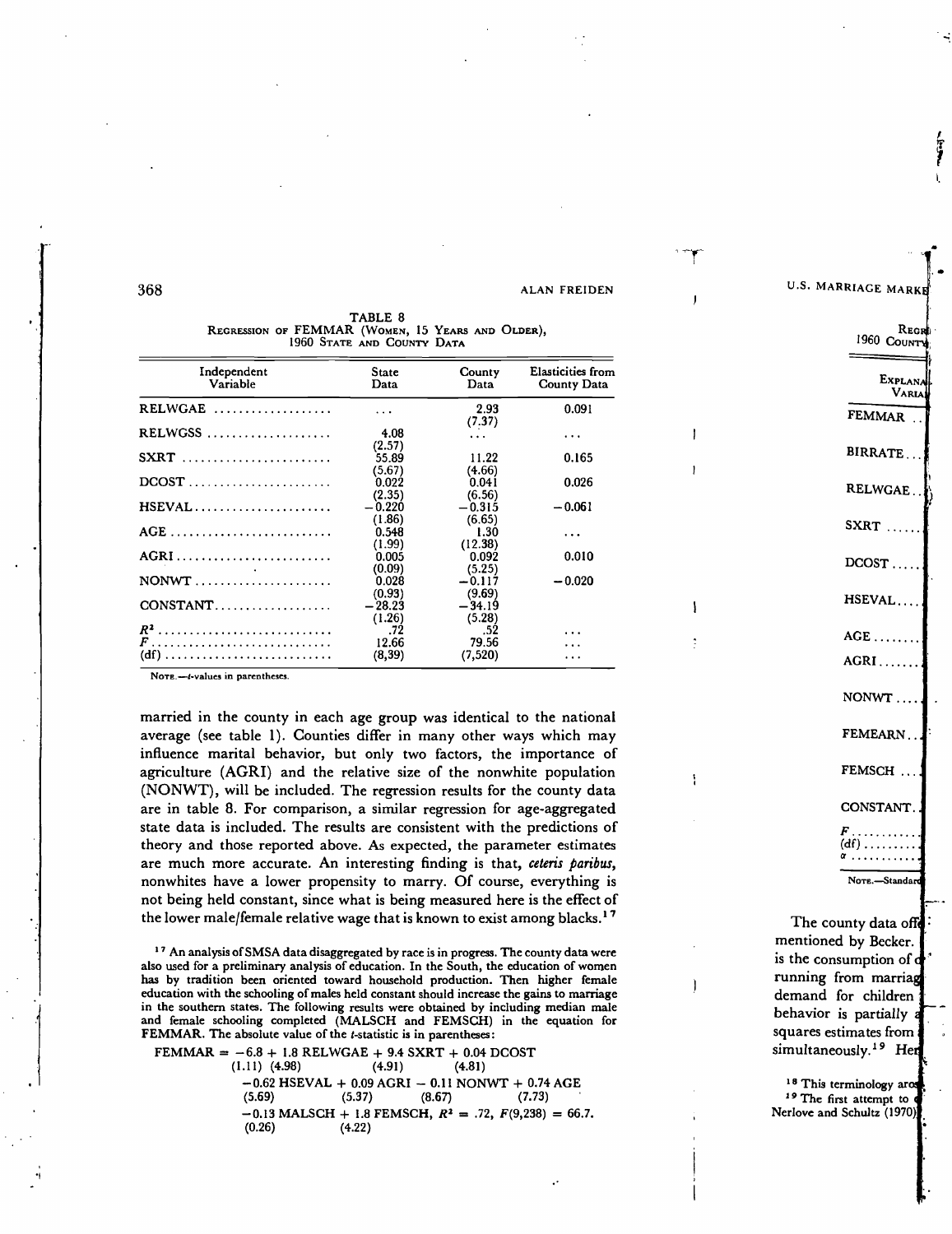|                                     |                   | DEPENDENT VARIABLE |
|-------------------------------------|-------------------|--------------------|
| EXPLANATORY<br>VARIABLE             | <b>FEMMAR</b>     | <b>BIRRATE</b>     |
| $FEMMAR$                            |                   | 0.33               |
|                                     |                   | (0.15)             |
|                                     |                   | [0.335]            |
| $BIRRATE$                           | $-0.009$          |                    |
|                                     | (0.02)            |                    |
|                                     | [0.009]           |                    |
| $RELWGAE$                           | 3.03              |                    |
|                                     | (0.45)<br>[0.094] |                    |
| $SXRT$                              | 11.5              |                    |
|                                     | (2.5)             |                    |
|                                     | [0.167]           |                    |
| $DCOST$                             | 0.04              |                    |
|                                     | (0.006)           |                    |
|                                     | [0.026]           |                    |
| $HSEVAL$                            | $-0.3$            | 1.1                |
|                                     | (0.04)            | (0.2)              |
|                                     | $[-0.062]$        | [0.221]            |
| AGE                                 | 1.33              | 1.03               |
|                                     | (0.12)            | (0.05)             |
| AGRI                                | 0.095             | 0.063              |
|                                     | (0.02)<br>[0.011] | (0.041)<br>[0.007] |
| $NONWT \ldots \ldots \ldots \ldots$ | $-0.11$           | 0.09               |
|                                     | (0.01)            | (0.04)             |
|                                     | $[-0.020]$        | [0.016]            |
| $FEMEARN$                           |                   | - 7.0              |
|                                     |                   | (1.0)              |
|                                     |                   | f – 0.2631         |
| $FEMSCH$                            |                   | $-1.15$            |
|                                     |                   | (0.39)             |
|                                     |                   | f -- 0.1881        |
| $CONSTANT$                          | $-35.89$          | -8.2               |
|                                     | (7.46)            | (9.5)              |
|                                     | 16.2              | 11.7               |
| $(df)$                              | (8,2)             | (7,3)<br>0.06      |
|                                     | 0.06              |                    |

TABLE 9 REGRESSIONS OP FEMMAR AND BIRRATE, 1960 COUNTY DATA, 2SLS (WOMEN, 15 YEARS AND OLDER)

The county data offer an opportunity to investiate another proposition mentioned by Becker. Suppose that a major component of family utility is the consumption of own child services.'8 Then a direction of causation running from marriage to fertility may not be appropriate. It is the demand for children which is most relevant, and observed marital behavior is partially a derived demand. Table 9 lists two-stage leastsquares estimates from a two-equation model treating births and marriage simultaneously.<sup>19</sup> Here FEMMAR is a function of the birth rate

<sup>18</sup> This terminology arose in recent economic research on fertility.

<sup>19</sup> The first attempt to deal with simultaneous family decisions empirically was by Nerlove and Schultz (1970).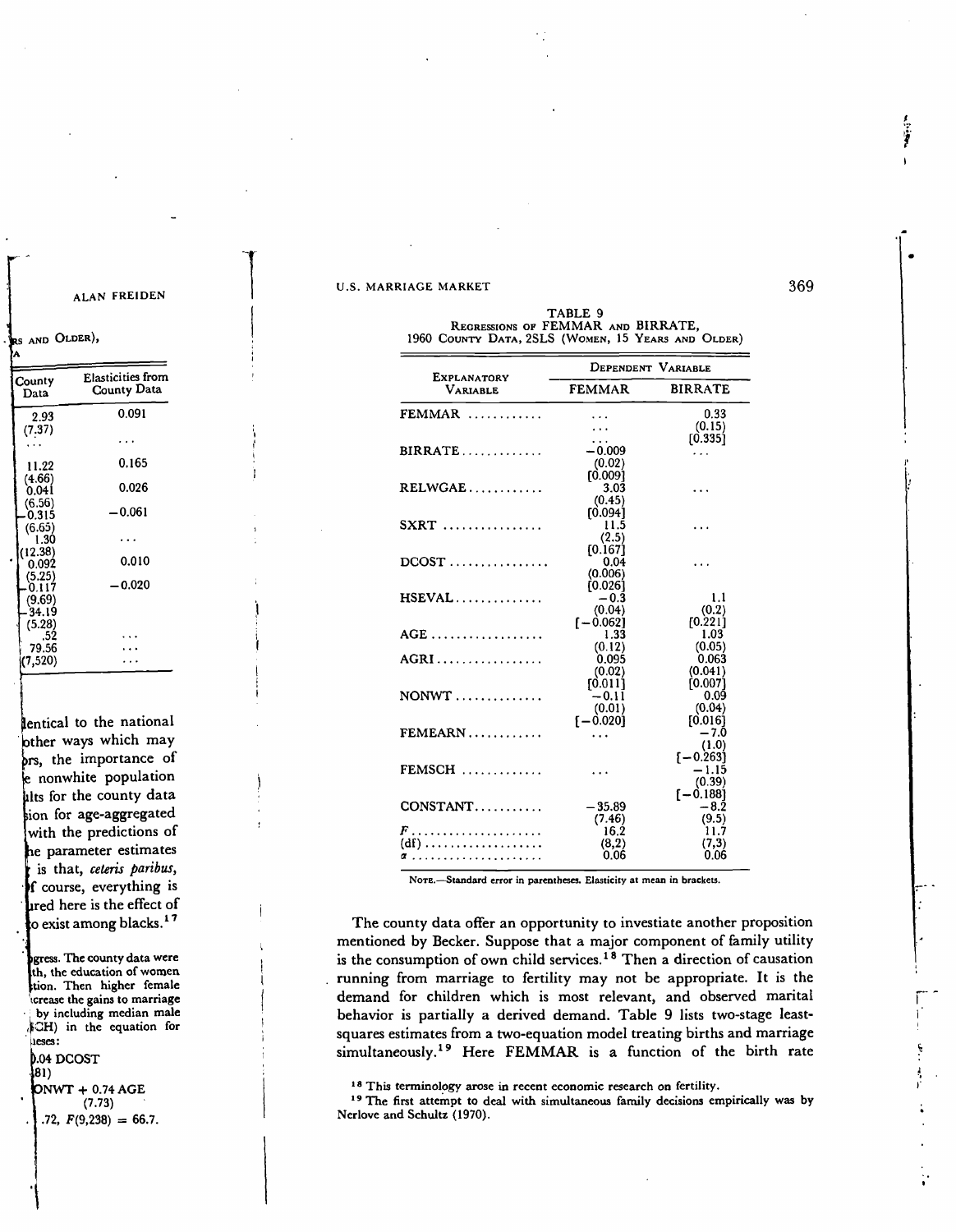$\cdot$ 

(BIRRATE) and vice versa.<sup>20</sup> The other explanatory variables in the birth rate equation are those suggested by the new economic approach to fertility. Clearly, the proportion of females married and, therefore, factors influencing the marriage market, contributes significantly to the explanation of observed fertility. On the other hand, there is a small elasticity of the proportion of females married with respect to the birth rate. This can be explained in two ways. First, child services may not, in fact, constitute a dominant portion of couples' consumption bundles. Alternatively, this small elasticity may be a statistical anomaly caused by comparison of a change in a stock to a change of a flow. Regressing the rate of new marriages on the birth rate may prove more satisfactory. These results do, however, suggest the fruitfulness of the simultaneous analysis of family decisions.

The decision to marry is only one of a set of interrelated family choices that influence both the observed proportion of women married and the variables chosen to explain this proportion. In a sense, the marriage equation is partially a reduced form from a simultaneous system in which all of the right-hand variables are the result of choices made in the past. This possibility has already been introduced with regard to the relative wage effect, and it applies to the other variables as well. The sex ratio, for instance, is determined by migration decisions. If unmarried females decide to leave a region (as is true for a rural population), then a greater proportion of the females remaining are married, not simply because the sex ratio is higher, but also because unmarried women have left. Much more complete data are required, however, before the nature of these reverse causations can be investigated.

# V. Conclusions

Data from the 1960 census yield substantial empirical support for the economic interpretation of the marriage market. Two factors, the ratio of the sexes and the cost of divorce, influence observed marital behavior as expected. This is also true of the gains to specialization, but the results are somewhat tenuous for teenagers. The evidence also suggests the tentative conclusion that long-term economic growth may result in more people desiring to remain single. Finally, it is shown that the analysis of simultaneous family decisions is empirically feasible.

<sup>20</sup> Means and standard deviation of these and all other variables used are given in table 10.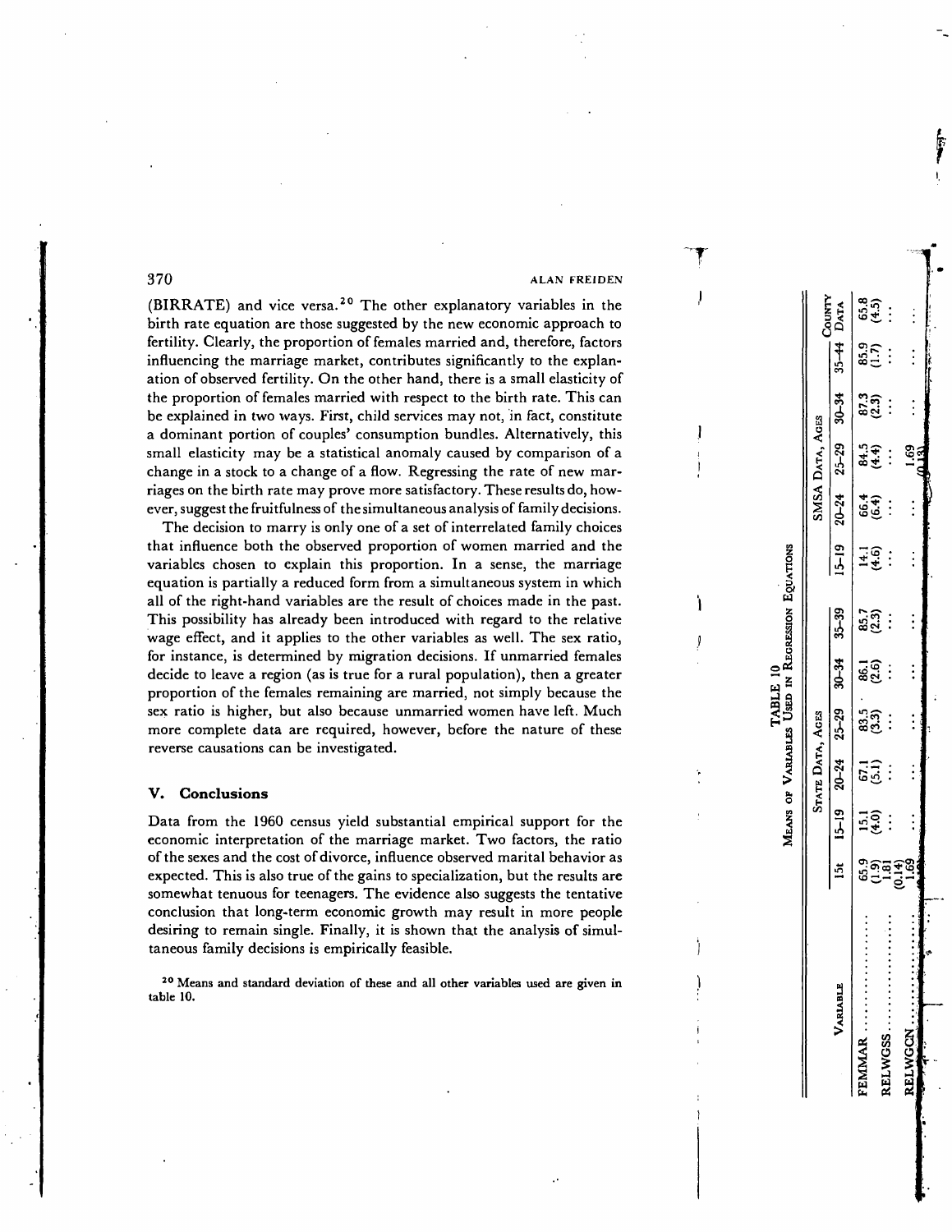TABLE 10<br>MEANS OF VARIABLES USED IN REGRESSION EQUATIONS

 $\ddot{\phantom{0}}$ 

|                  |                                                             |               | STATE DATA, AGES                            |                                                        |                                             |                                                    |                      |                   | SMSA DATA, AGES                   |                                             |                                             | Country           |
|------------------|-------------------------------------------------------------|---------------|---------------------------------------------|--------------------------------------------------------|---------------------------------------------|----------------------------------------------------|----------------------|-------------------|-----------------------------------|---------------------------------------------|---------------------------------------------|-------------------|
| VARIABLE         | $\frac{5}{2}$                                               | $15-19$       | $20 - 24$                                   | $25 - 29$                                              | $30 - 34$                                   | $35 - 39$                                          | $5 - 19$             | $20 - 24$         | $25 - 29$                         | $30 - 34$                                   | $35 - 44$                                   | D <sub>ATA</sub>  |
| FEMMAR           |                                                             | 159 :         | <u>ခြေ</u>                                  | $\begin{array}{c} 83.5 \\ (3.3) \\ \vdots \end{array}$ | င္တင္ပံု<br>အင္လိ                           | $\begin{smallmatrix} 65.7 \ 2.3 \end{smallmatrix}$ | $\vec{f}(\vec{e})$ : | $66.4$<br>$(6.4)$ |                                   | $\frac{873}{23}$                            | $\frac{85.9}{(1.7)}$                        | $65.3$<br>$(4.5)$ |
| RELWGSS          |                                                             |               |                                             |                                                        |                                             |                                                    |                      |                   | $34.5$<br>$(4.4)$                 |                                             |                                             |                   |
| RELWGCN.         | $6.9$<br>$3.49$<br>$-1.69$<br>$-1.69$<br>$-1.69$<br>$-1.69$ | $\frac{1}{2}$ | $\vdots$                                    | $\vdots$                                               | $\vdots$                                    | $\vdots$                                           | $\vdots$             | $\ddot{\cdot}$    | $1.69$<br>$(0.13)$                |                                             |                                             |                   |
| RELWGAE.         |                                                             | $\frac{1}{2}$ | $\vdots$                                    | $\vdots$                                               | $\vdots$                                    | $\vdots$                                           | ÷,                   | ÷                 | $\frac{1}{2}$                     | $\ddot{\cdot}$                              | $\frac{1}{2}$                               |                   |
| $S XRT$          |                                                             | $\frac{5}{9}$ | $\begin{array}{c} 0.95 \\ 0.03 \end{array}$ | $\frac{96}{90}$                                        | $\begin{array}{c} 0.03 \\ 0.03 \end{array}$ | 93<br>၁၀၁<br>၁                                     | $\frac{6}{12}$       |                   |                                   | $\begin{array}{c} 0.95 \\ 0.91 \end{array}$ | $\begin{array}{c} 0.95 \\ 0.03 \end{array}$ |                   |
| DCOST.           |                                                             |               |                                             |                                                        |                                             |                                                    |                      | $0.89$<br>$0.15)$ |                                   |                                             |                                             |                   |
| CATH             |                                                             | $\vdots$      | $\vdots$                                    | $\vdots$                                               | $\vdots$                                    | ÷                                                  | $\vdots$             | $\mathcal{A}$     | $(20.05)$<br>$(24.4)$<br>$(24.4)$ | ÷                                           | ÷                                           |                   |
| HSEVAL.          |                                                             | ÷             | $\vdots$                                    | $\vdots$                                               | Į.                                          | $\vdots$                                           | Į.                   | $\vdots$          |                                   | Ì,                                          | ÷                                           |                   |
| RENTAL.          |                                                             | ÷             | $\vdots$                                    | $\vdots$                                               | $\vdots$                                    | $\vdots$                                           |                      | $\ddot{\cdot}$    | 14929<br>1959<br>1959 :           | $\vdots$                                    | $\vdots$                                    |                   |
| AGE (marriage)   |                                                             | ÷             | $\vdots$                                    | $\vdots$                                               |                                             | l                                                  | Ξ                    | Ì                 |                                   | ÷.                                          | ÷.                                          |                   |
| AGE (birth rate) | အ<br>မေ−်                                                   | $\vdots$      | $\vdots$                                    | $\vdots$                                               |                                             | ÷                                                  |                      |                   | $\vdots$                          |                                             | $\ddot{\cdot}$                              |                   |
| ACRI             |                                                             | $\vdots$      | $\vdots$                                    | $\vdots$                                               | $\vdots$                                    | Į.                                                 |                      |                   | $\vdots$                          | $\vdots$                                    |                                             |                   |
| NONWT            | $6.7$<br>$6.2$ )<br>$4.4$<br>$6.3$                          | $\vdots$      | $\vdots$                                    |                                                        | $\vdots$                                    | $\vdots$                                           |                      |                   | $\vdots$                          |                                             |                                             |                   |
| BIRRATE          | ÷                                                           | l             | Ì                                           |                                                        |                                             | $\vdots$                                           |                      |                   |                                   |                                             |                                             |                   |
| FEMEARN          | $\frac{1}{2}$                                               |               |                                             |                                                        |                                             | $\ddot{\cdot}$                                     |                      |                   |                                   |                                             |                                             |                   |
| FEMSCH           |                                                             |               |                                             |                                                        |                                             |                                                    |                      |                   |                                   |                                             |                                             |                   |
|                  |                                                             |               |                                             |                                                        |                                             |                                                    |                      |                   |                                   |                                             |                                             |                   |

 $\ddot{\phantom{0}}$ 

Nore.-Standard deviation in parentheses.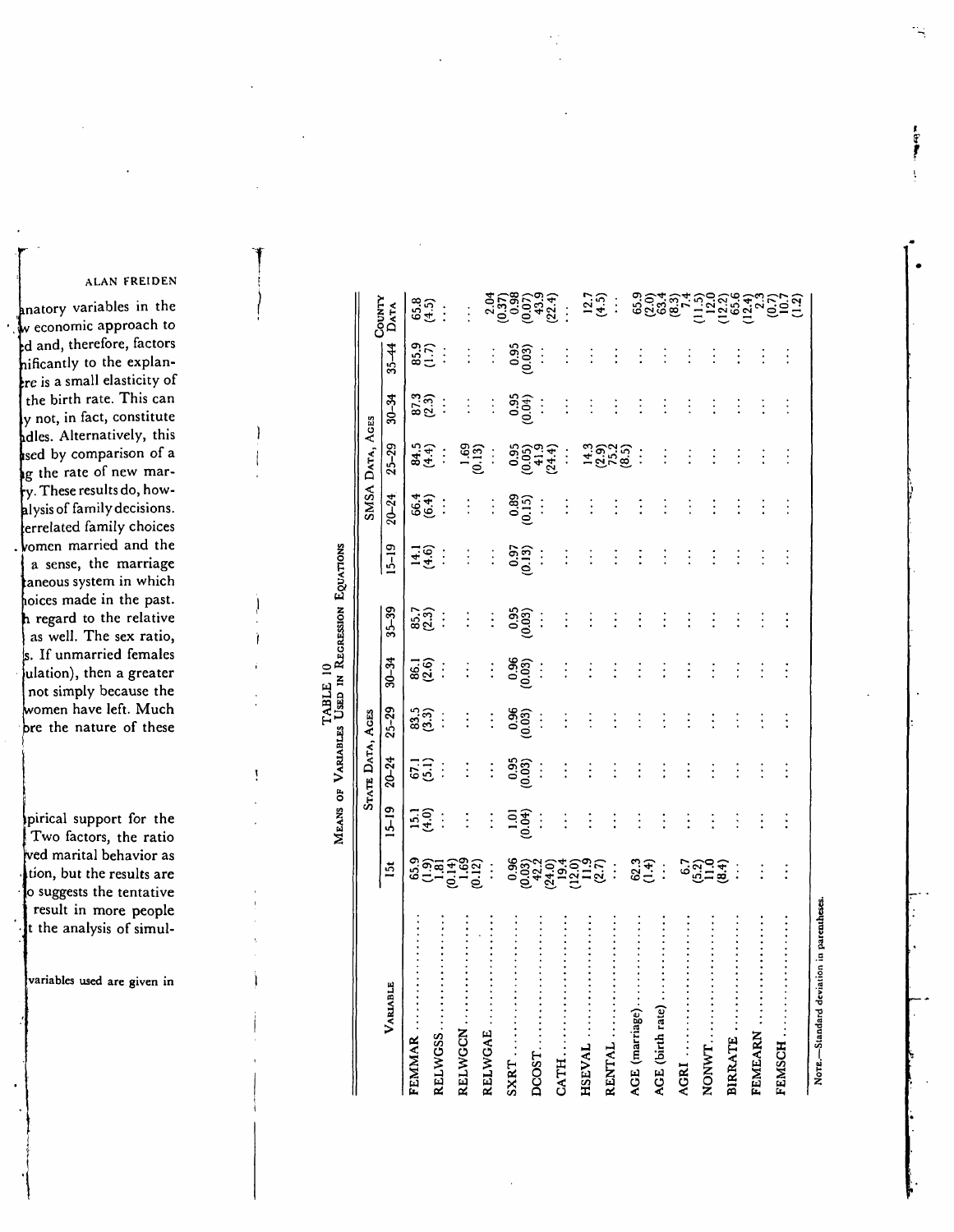# Comment

# T. Dudley Wallace

North Carolina State University

Alan Freiden has been reasonably faithful to the Becker marriage model in his attempt to estimate the reduced-form equation explaining variation in the proportion of females married. His observational units are regional subaggregates in cross-section data. Thus, the Freiden paper represents a commendable attempt to evaluate the usefulness of the model.

The major problem arising in going to the data is in translating and measuring full income. Full income is a precise concept in the theory but is made up of two main components, one of which is ambiguous in its effect upon marriage. The two components of full income are (1) nonlabor income, and (2) full labor earnings if both male and female were completely occupied in the market. Variation in the first component, nonlabor income, is unambiguous. Marriage should vary directly with it. Variation in "full wages" affects both implicit costs of time and full income and therefore is ambiguous. Thus, full income, in sum, is ambiguous, and Freiden chose a proxy for full income that enters his regressions as a single variable.

In all his regressions, Freiden obtained a negative sign on his proxy for full income and in many cases the t-statistics indicate that the results are not solely due to a lack of richness in the data.

Returning to the Becker theory, male and female wages and nonlabor income all enter the reduced-form relationship explaining marriage. Variational effects of wage ratios and nonlabor earnings are clear; variation in the wage sum (full earnings) is not. Nevertheless, all three enter and have separate effects. Therefore, it seems that Freiden should have introduced an additional explanatory variable, namely, the sum of male-female wages. According to the theory, the relative-wage results should hold up in the presence of full earnings. If Frieden's proxy for full income is appropriate, its net effect, holding full earnings constant, should be positive. Given the generality of the theory that guided the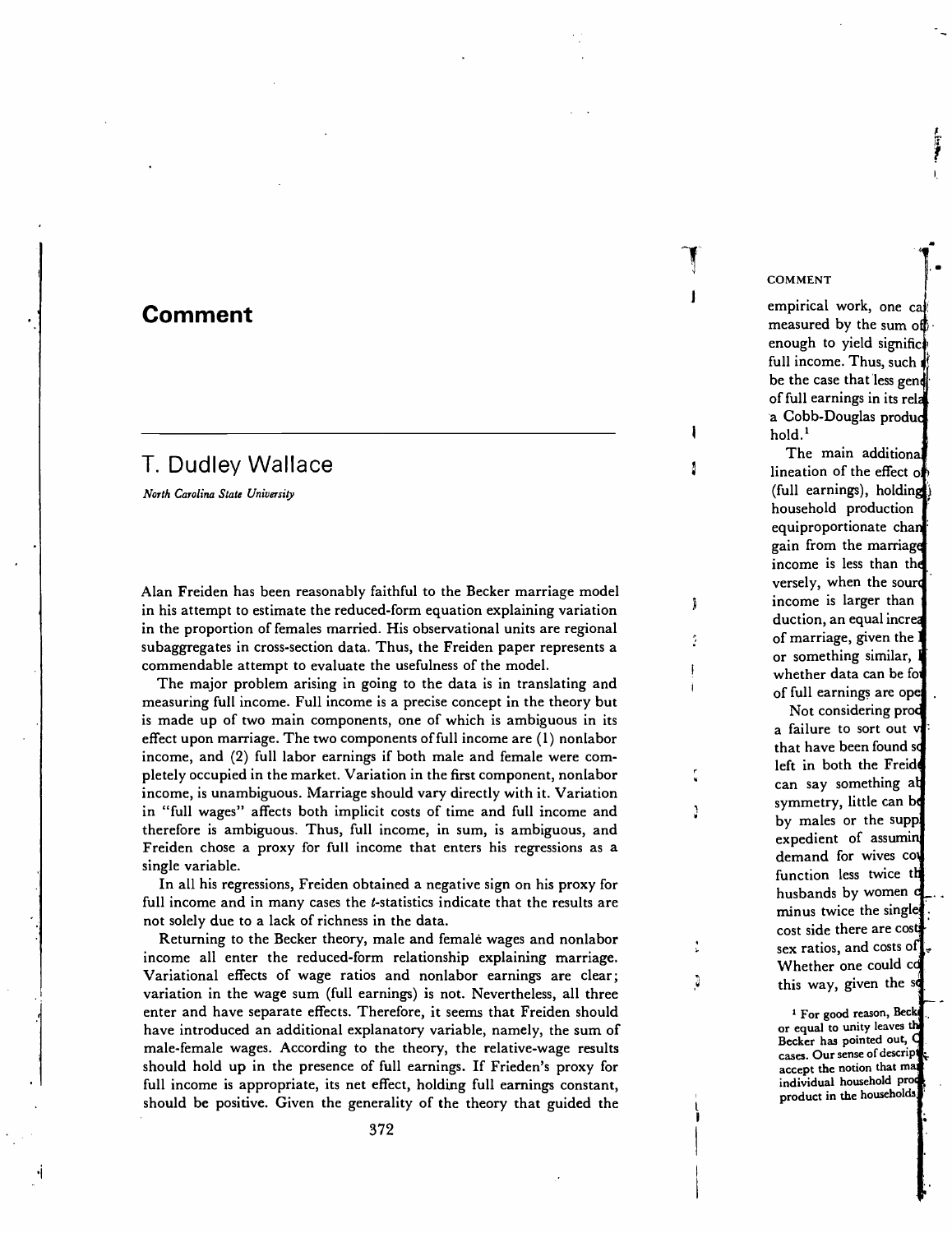### **373**

empirical work, one cannot anticipate the sign on "full earnings" as measured by the sum of the wages. Moreover, the data may not be rich enough to yield significant results on relative wages, full earnings, and full income. Thus, such results would be revealed by the data. It may also be the case that 'less generality in the theory would further clarify the role of full earnings in its relationship to marriage. For example, I investigated a Cobb-Douglas production function with unit scale for the joint house $h$ old.<sup>1</sup>

The main additional result gained by this specificity was the delineation of the effect of a change in the sum of male and female wages (full earnings), holding the wage ratio constant. For a Cobb-Douglas household production function, an increase in full earnings due to equiproportionate changes in the male and female wages reduces the gain from the marriage whenever the ratio of full earnings to nonlabor income is less than the ratio of labor cost to market-goods cost. Conversely, when the source of full income from labor relative to nonlabor income is larger than the relative share of labor-to-goods cost in production, an equal increase in both wage sources increases the attractiveness of marriage, given the Becker framework. Whether this type of inference, or something similar, holds for more general production functions and whether data can be found to test more specific hypotheses about the role of full earnings are open to question.

Not considering product allocation within the household contributes to a failure to sort out variables into cost-returns (supply-demand) boxes that have been found so useful in most work in economics. The impression left in both the Freiden paper and the Gary Becker paper is that one can say something about the incidence of marriage but, because of symmetry, little can be said about such matters as the demand for wives by males or the supply of wives. If one took the simple and obvious expedient of assuming equal sharing of household production, the demand for wives could be represented by the optimal joint-product function less twice the single-male production, and the demand for husbands by women could be similarly represented by joint production minus twice the single-female production. These are the returns. On the cost side there are costs of search, measured in some sense by the relevant sex ratios, and costs of correcting mistakes, as reflected by ease of divorce. Whether one could construct meaningful models that are identifiable in this way, given the sorts of data which are available, is moot. If such

 $<sup>1</sup>$  For good reason, Becker wanted to avoid increasing returns to scale. Scale less than</sup> or equal to unity leaves the burden of the theory to complementarity in production. As Becker has pointed out, Cobb-Douglas (C-D) implies zero productivity in the singles cases. Our sense of description may thus be offended by using the C-D function, but if we accept the notion that marriage is more attractive, the larger the difference in joint and individual household production, the general theory is not crucially violated by zero product in the households of single individuals.